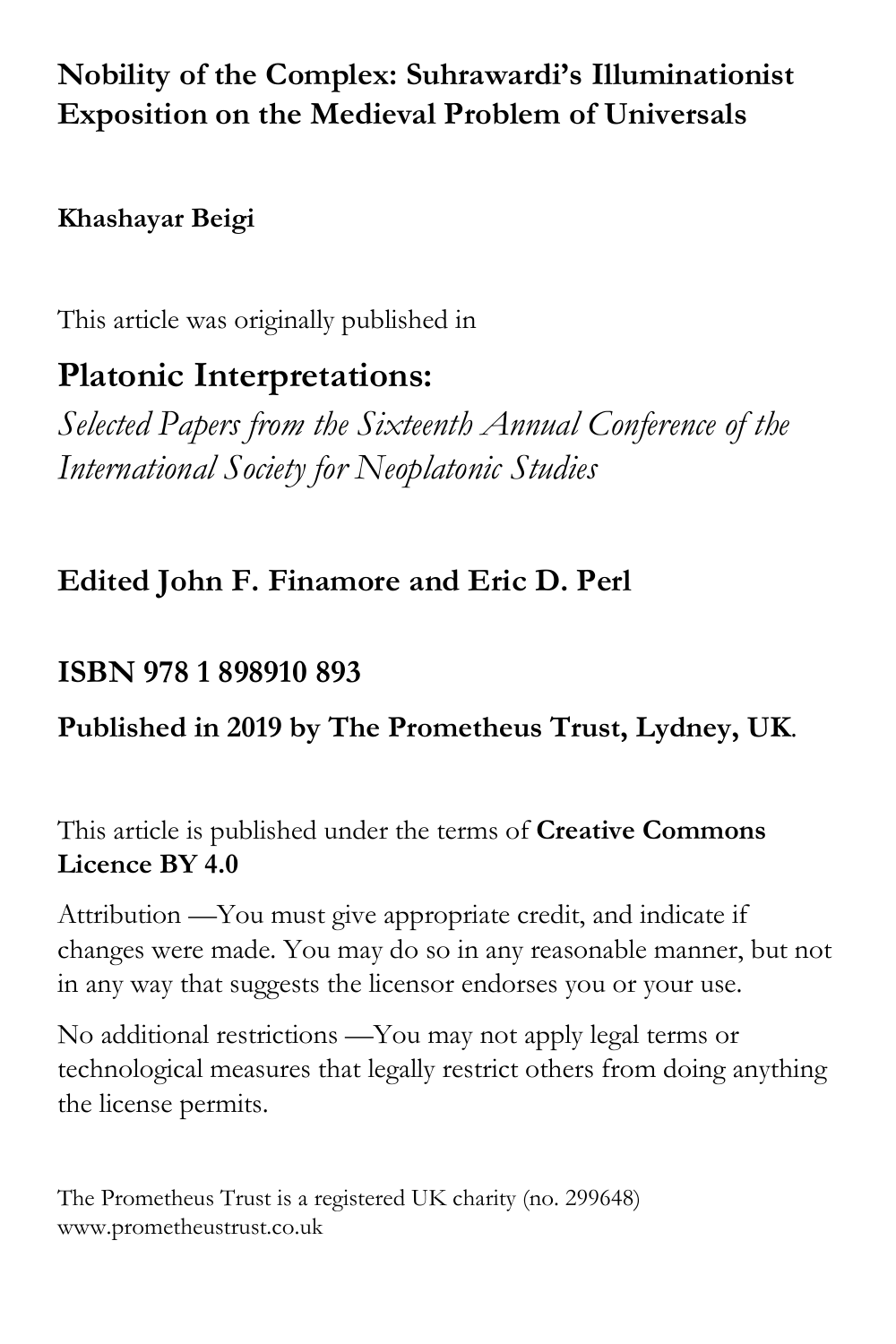# Nobility of the Complex Suhrawardi's Illuminationist Exposition on the Medieval Problem of Universals<sup>[1](#page-1-0)</sup>

Khashayar Beigi

Exalted art Thou, Originator of all, First of the First, Origin of origins, Giver of Existence to all quiddities, Manifester of all identities, Causer of miraculous than any miracle, Proficient in subtleties and that which is yet more subtle than any subtle thing! O Lord of the Active Intellects, of the Essences abstracted from all matter, place, and dimension, of them that are the triumphal Lights. Incorporeal in all respects they are perfect and nigh unto Thee… I ask Thee to pour out upon me Thy blazing lights and to teach me the Knowledge of the Noble Mysteries.

Shahab al-Din Suhrawardi[2](#page-1-1)

#### **Introduction**

 Among the list of philosophical problems that Shahabuddin Suhrawardi, the 12th Century Persian Philosopher and founder of the Illuminationist school, engages with in his famous manifesto *The Philosophy of Illumination* (*Hikmat al Ishraq* in Arabic, and *PHI* hereafter) the problem of Universals deserves special attention and treatment for several reasons. First, historically, the problem has been the target of sustained and sophisticated articulations, debates and developments for several hundred years both in the Islamic-Iranian

<span id="page-1-0"></span><sup>&</sup>lt;sup>1</sup> This essay is developed out of my presentation at the annual conference of the International Society of Neoplatonic Studies at Loyola Marymount University in the summer of 2018 and is indebted to the organizers particularly John Finamore and Eric Perl for their intellectual hospitality and camaraderie. Before and beyond the conference, I'm mostly grateful to Professor Frederic Schroeder, whose insightful advice and intellectual generosity enabled me to turn my raw curiosity on the problem of Universals to an exciting journey of apprenticeship. This paper is dedicated to him in the ethos of philosophical friendship.

<span id="page-1-1"></span><sup>2</sup> Translated by John Walbridge,"The Devotional and Occult Works of Suhrawardī the Illuminationist". *Ishraq, Islamic Philosophy Yearbook*, No.2, Russian Academy of Sciences, 2011.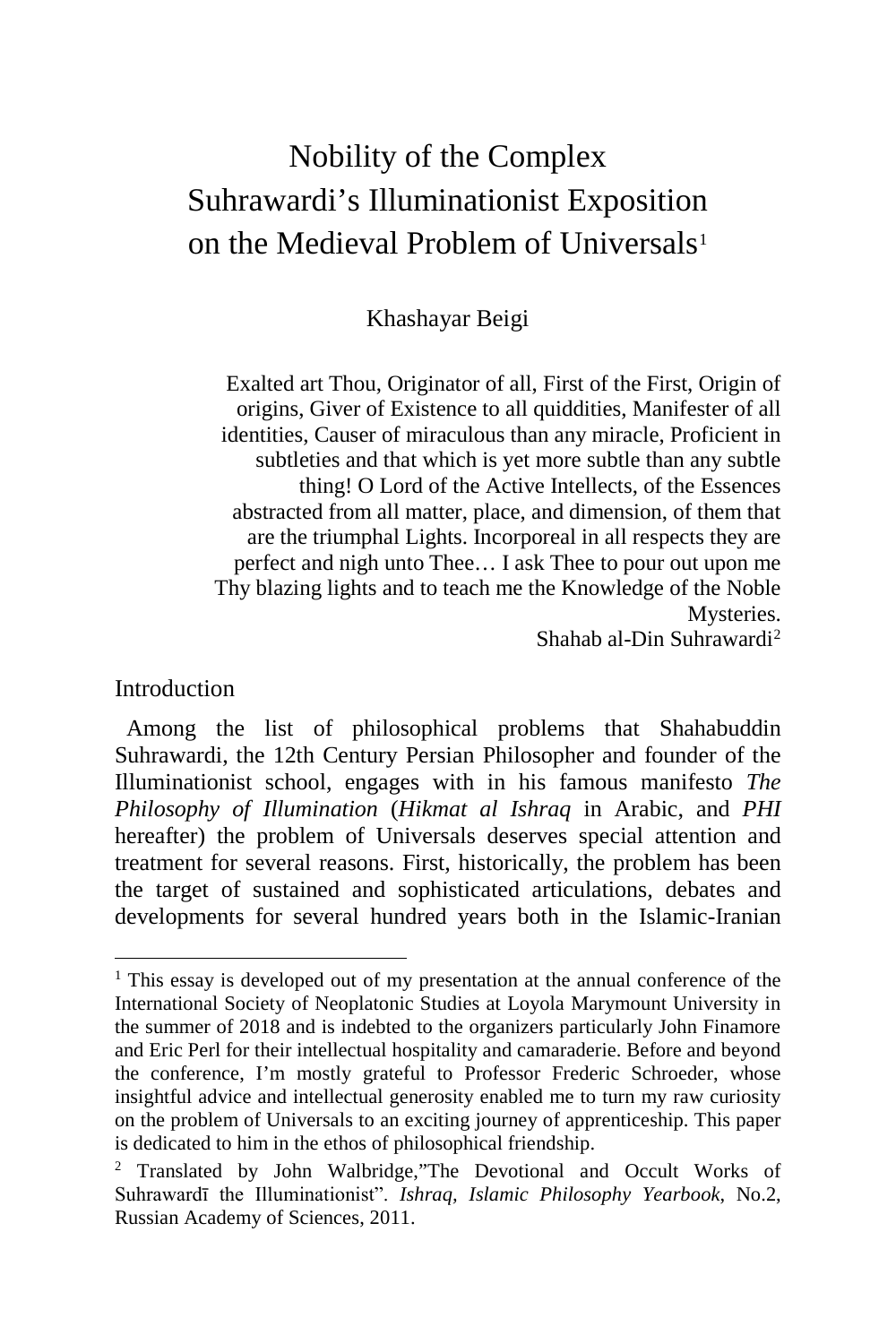track of philosophy (or *hikmat*) and in the Scholastic-Christian-Jewish tradition of theology and metaphysics in Europe. Though unknown to Western scholars until about a century ago, Suhrawardi's contribution next to Avicenna, the forefather of the problem, can shed further light on this long and fascinating history. Second, thematically, most contributors to the problem including both Suhrawardi and Avicenna have treated the subject in various proximity to the problem of Platonic Forms (though the reverse is not true<sup>[3](#page-2-0)</sup>). Suhrawardi too in his discussion of Universals refers directly to Platonic Forms and states his standing within the Platonic tradition but via Illuminationist terminology and more importanlty arguments. Such references and their contexts can clarify what kind of *philosophical* Platonism (or neo-Platonism) Suhrawardi advocated beyond some contemporary presentations of him as either the apostle of an Iranian cult of Platonism or on the opposite and more recently some reductive readings of him as proto-Avicinian<sup>[4](#page-2-1)</sup>. Third, Suhrawardi's discussions of various philosophical problems in his Illuminationist treatise and in particular on Universals are intertwined with a sophisticated exposition on metaphysics of Light. This obvious fact though acknowledged by Suhrawardi scholars is yet to yield philosophical analytics adequate to the problematization and valorization of Light as the most distinct concept of Illuminationism. And finally, the problem of Universals despite its archaic origins and Medieval life can still be relevant in modern philosophical terms<sup>[5](#page-2-2)</sup>. This point though brought up by Western scholarship is not undertaken in research on the Islamic or Eastern side of the story. I hope this essay, through my treatment of the Illuminationist position in terms of an early philosophical take on Complexity, serves as an invitation to more contemporary framings of Suhrawardi's project.

<span id="page-2-0"></span>i, <sup>3</sup> Suhrawardi embarks on a criticism of the Peripatetics' denial of Platonic Form in the Part One of *The Philosophy of Illumination* (p.65) separately and long before turning to Universals in the Part Two.

<span id="page-2-1"></span><sup>4</sup> For an example on the first distortion look at Henri Corbin, *En Islam iranien*, Volume 2, *Sohrawardî et les Platoniciens de Perse* (1971). For an example on the second distortion, look at Gutas (2003). In contrast, *The Leaven of the Ancients: Suhrawardi and the Heritage of the Greeks* (Walbridge, 1999) is a pioneering attempt to trace the Greek sources referenced or alluded to by Suhrawardi.

<span id="page-2-2"></span><sup>5</sup> For example look at Loux and Galluzzo, *The Problem of Universals in Contemporary Philosophy* (2015).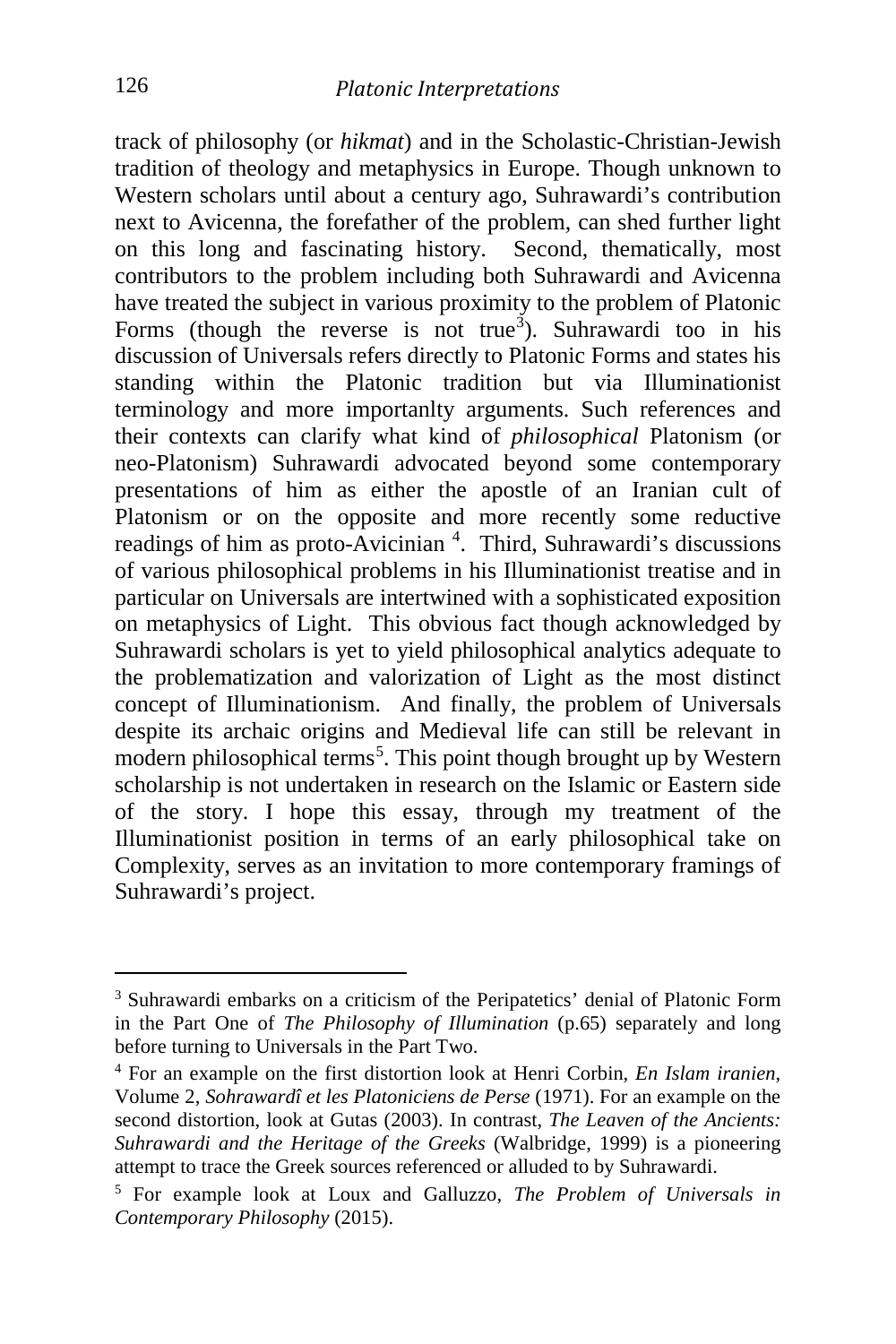#### Historical Analysis versus Illuminationist Exposition

 It is customary to start inquiries into the problem of Universals in a historical manner: by marking the birth of the subject with Porphyry's premonition in *Isagoge* and then moving towards the discussion of the three levels of Universals (Mental, Logical and Natural) by Avicenna to continue through its reception and maturation in the history of Medieval philosophy in the West or alternatively in the Islamic East<sup>[6](#page-3-0)</sup>. The same comparative - historical approach could also have been used in the present inquiry on the Illuminationist position possibly with promising results. However I contend that an evaluation of Suhrawardi's position be it in relation to Avicenna, the Greeks or other important milestones in this meandering journey of the problem doesn't have to exclude or bracket the specific Illuminationist cradle in which the problem is born and nourished by Suhrawardi. After all, the role of Suhrawardi in the history of Islamic philosophy has been understood by himself as well as by his commentators and interlocutors as an overcoming of the deficiencies of Peripatetic thought via Illuminationism. In the same vein I hope to show that Suhrawardi's exposition of the problem of Universals despite his frequent and often critical references to other positions is best approached not externally via a surgical-comparative method but internally and within the texture of Illuminationist principles and paradigms where the discussion of the problem takes place. Thus I start with a brief overview of Suhrawardi's project as divided into two main parts in his famous manifesto *The Philosophy of Illumination*  before locating his exposition on Universals within the text.

 Suhrawardi divides *The Philosophy of Illumination* into two major parts. The Part One is called "The Rules of Thought in Three Discourses". The first two discourses of this part are comprised of simplified introduction to elements of semantics, logic and epistemology. The Third Discourse of Part One is called "On Sophisticated Refutations and Some Judgements between the Illuminationist and the Peripatetic doctrine in [several] sections". There Suhrawardi attacks various approaches to philosophical

<span id="page-3-0"></span><sup>6</sup> For a study on the Western history of the problem look at Jesse Owen, "Common Nature: A Point of Comparison Between Thomistic and Scotistic Metaphysics" (1957). For a recent study on its Islamic-Iranian origins and developments look at Muhammad Faruque's "Mullā Ṣadrā On The Problem Of Natural Universals" (2017).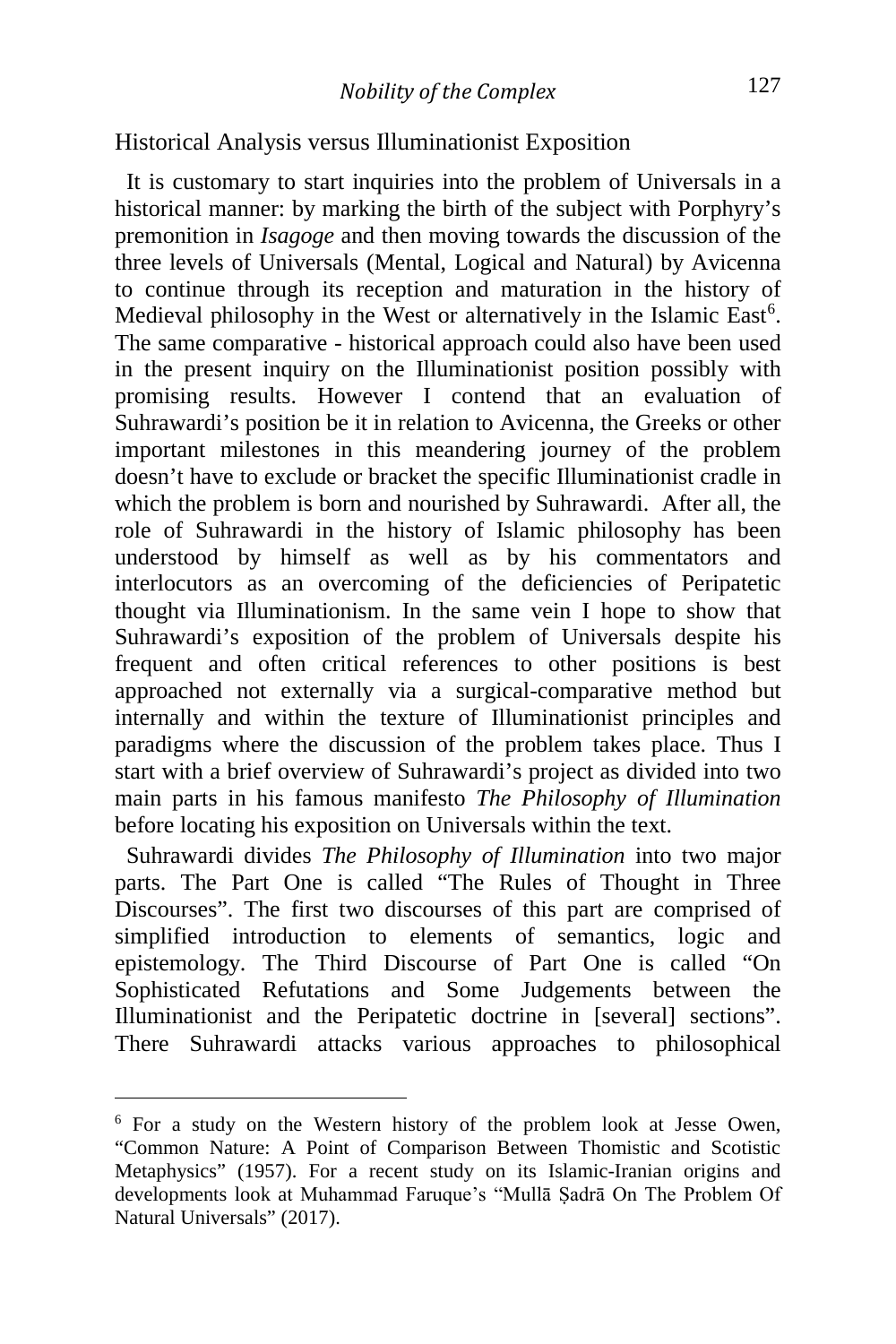problems including sophism and Peripateticism but without resorting to Illuminationist arguments or methodology. This discourse is in itself very valuable as Suhrawardi in the course of ten judgements (*hukumāt*) embarks on exposing errors in Peripatetic arguments and/or criticize their deficient proofs on those mutually-shared positions (for example, on the immortality of the soul). Several of the critical debates in Part One (for example on vision) elevate into full-fledged Illuminationist expositions and principles in Part Two (Knowledge by Presence for example).

 The Part Two of *PHI* is called "On the Divine Lights, the Light of Lights, and the Bases and Orders of Existence, in Five Discourses". The problem of Universals appears in this manifesto-like, second half of *PHI* and within the Second Discourse entitled "On the Order of Existence in Fourteen Sections" under the section "On the Principle of the Most Noble Possibility". The fact that the problem is absent from the polemical mission and critical scope of Part One only to appear later under Part Two implies that Suhrawardi held a special, positive role for it in his Illuminationist undertaking (under a paradigmatic "principle" and section). In the manner of the text I open the discussion of the problem of Universals in Illuminationist terms by first locating and explaining the section "the Principle of the Noblest Possibility" in the overall structure of *PHI*.

 The section in question appears towards the end of the Second Discourse in Part Two of *PHI*. In the preceding discourse Suhrawardi presents a metaphysical articulation of Illuminationism based on his exposition on Light as a *supra-sensory*, *incorporeal* phenomenon. There he clearly establishes the independence of Light from bodies as well as from visibility: an incorporeal Light is a light in itself and evident to itself - the supreme axiom of Illuminationism. It is not within the scope of this essay to provide a synopsis of Suhrawardi's inauguration of Illuminationist ontology via this foundational First Discourse of Part Two of *PHI*. For a cursory overview and overall idea into the progressive movement of his elaborate treatise on Light, I list the titles of the nine sections of the First Discourse in descending order: "Showing that Lights Need No Definitions", "On the Definition of the Independent", "On Light and Darkness", "On the Dependence of the Body on Its Existence upon the Incorporeal Light", "Showing that Whatever Perceives Its Essence Is an Incorporeal Light", "On the Lights and Their Classes", "Showing that the Intellectual, Incorporeal Lights Differ by Perfection and Deficiency, not by Species", "More on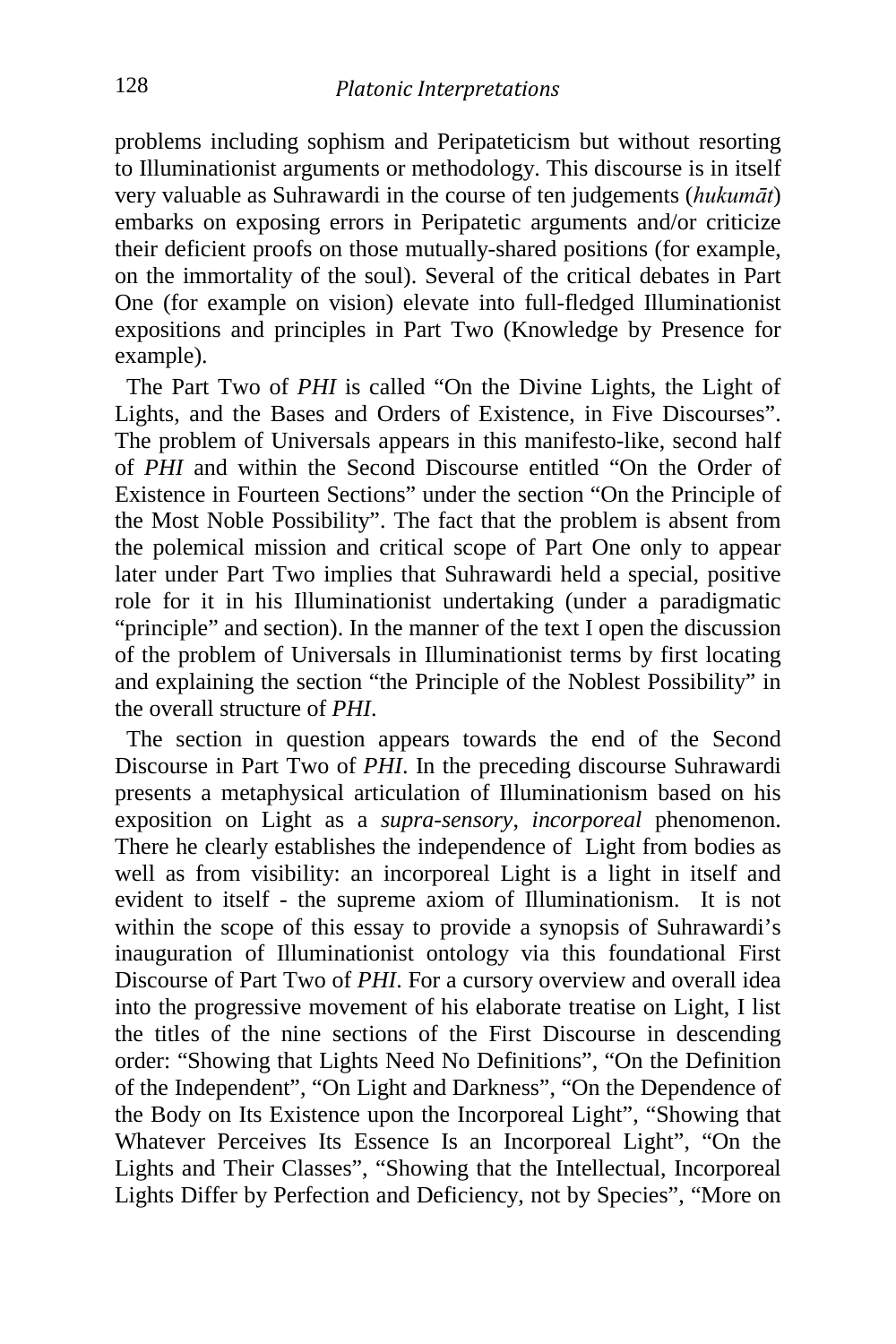the Difference among Incorporeal Lights", and "Proving that There is a Being Necessary by Essence".

 Building on the First, the Second Discourse continues the philosophical exposition of Light but in terms of "The order of existence" or an Illuminationist cosmogony. Here Suhrawardi is less concerned with axiomatic declarations or manifesto-like definitions and focuses more on descriptions, implications, and applications of the Illuminationist agenda from various angles and directions. Light is still the most prominent figure but more in terms of what it does rather than what it is: For example through arguments on transmission, dissipation, interaction, and multiplication of rays as they relate to existing philosophical problems including the propagation of many from one, the theory of vision, the controversy over the nature of God's knowledge, the cosmological question of celestial movements in relation to Providence, the antinomy between Love and Violence and still others. In brief, if the First Discourse focuses on the foundations of the Illuminationist project, the subsequent discourses pivot its practice and promise as a mature philosophical approach by echoing, developing and affirming the tenets of the First Discourse in relation to more general debates and problems of ancient philosophy within the intellectual tradition of his time; A veritable *tour de force* of Illuminationism.

The Principle of the Noblest Possibility: Introduction, Scope and Importance

 The section under which the problem of Universals is discussed is called "The Principle of the Noblest Possibility" and starts with a concise definition of the eponymous principle: "One of the Illuminationist principles is that if a baser possibility exists a more noble possibility must already have existed" (*PHI*, 107). With no further explanation the definition is followed immediately by a theological disclaimer:

Thus, if the Light of Light had necessitated the basest darkness through Its unitary aspect, no aspect would have remained to necessitate that which was more noble. If it were supposed to exist it would require the absurdity of an aspect nobler the Light of Lights to necessitate it.

I start with the above disclaimer in the definition of the Principle that tends to confirm but also append what Suhrawardi calls the "Unitary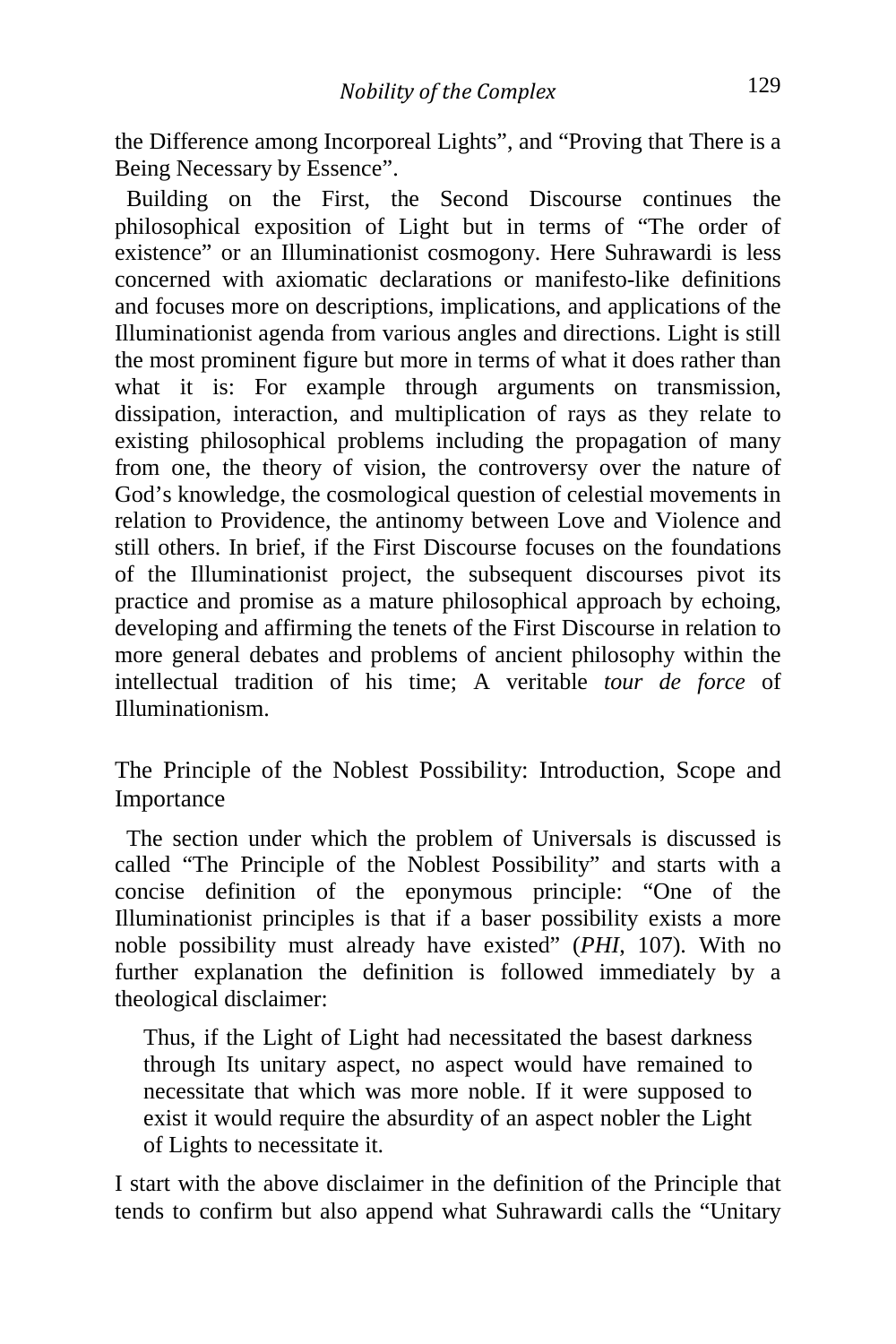aspect" of God before explaining what the nobler and the baser Possibilities refer to. Earlier in the First Discourse of the Part Two Suhrawardi provides a clear definition of what he means by the Unitary aspect of God or the Light of Lights in the Illuminationist vocabulary:

The Light of Lights is unitary, having by Its own essence no condition, and everything else abides by It. If It has no condition and no opposite, nothing can nullify It, so It is eternal and everlasting. No states, be it luminous or dark, adheres to the Light of Lights, and It may have no attribute in any respect. (PHI, p.88)

The Unitary aspect in that earlier Discourse establishes the paramountcy of the divine: that God is beyond any categories of being, or in Illuminative terminology bereft of both luminous or dark states. This point is often neglected that though Suhrawardi tends to describe all metaphysical beings as incorporeal light and holds them in emanative hierarchy starting with the most supreme Light of Lights down to the weakest Managing Lights, he also excludes the nature of the first term of the series from the illuminative nature of light or "luminous or dark states". In other words, Light of Lights hardly even belongs to the genus of Light, much less to be a light-being and never a light-species<sup>[7](#page-6-0)</sup>. Or simply, the Light of Lights is only nominally a light. This by itself can be an important echo between Illuminationism and the Neoplatonic schema of One-beyond-Being: That God participates in Its Being as Illumination.

 In the next discourse where a new principle is introduced we expect that it would not spoil the Unitary essence of God established before, and likewise the Principle of the Noblest Possibility doesn't claim to explain or support this essential aspect: had God to be included in the Principle a level higher than God would have to be necessitated, which would be "absurd" argues Suhrawardi. So the new principle stands neither over nor under the supreme transcendence of the Light of Lights, rather it stays in onto-theological proximity to it, neither explicated by God's Unitary aspect, nor explaining it. Rather it enjoys a semi-independence status. Now that we know whatever the Principle is concerned with it can't include the thought of God, what else it can be about?

i,

<span id="page-6-0"></span> $7$  Suhrawardi emphasizes that Lights don't differ by type or species despite their qualitative classifications but by intensity or "perfection".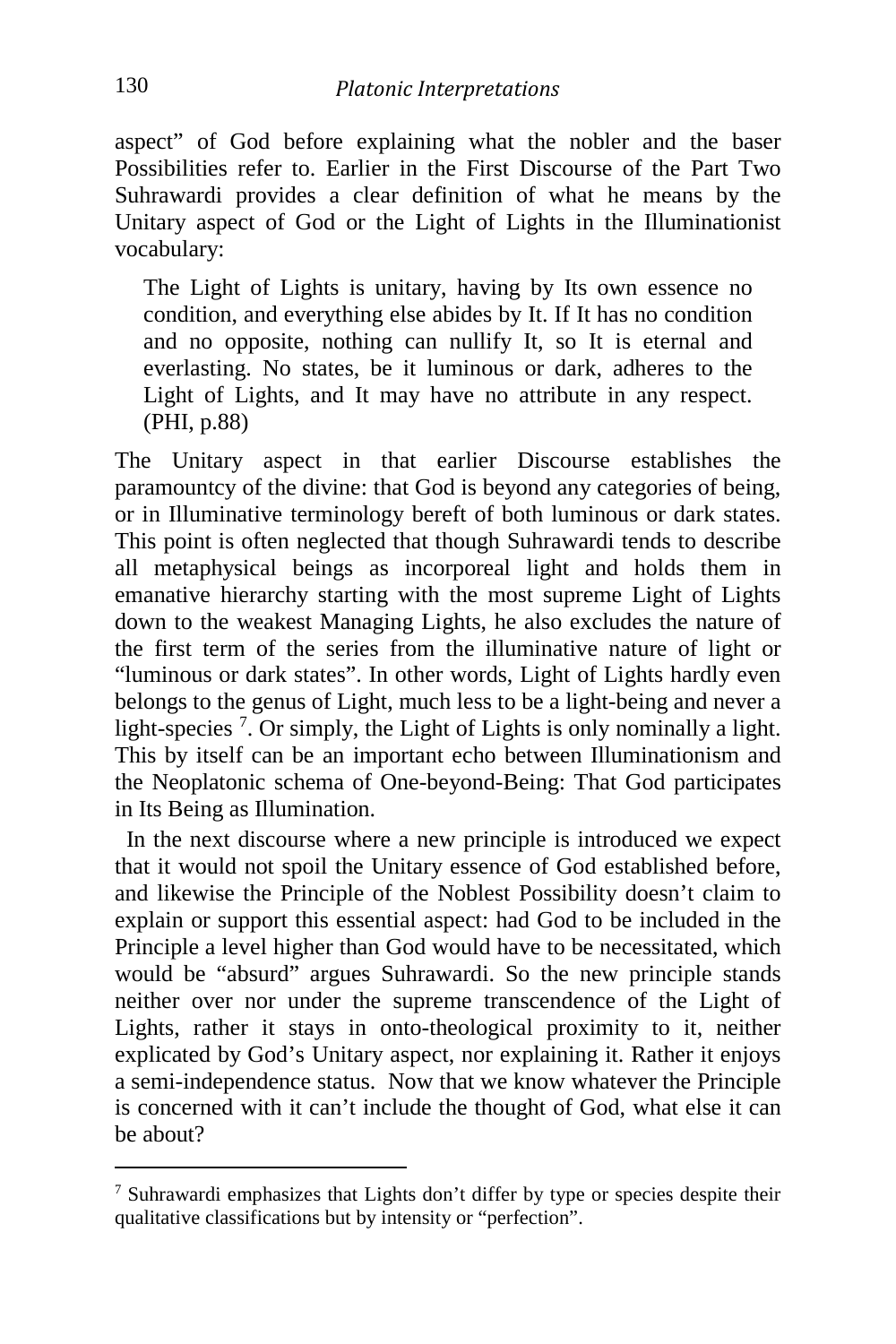As its name shows, this principle deals with a different realm: the realm of Possibility<sup>[8](#page-7-0)</sup> or in a more technical sense the realm of abstract being or incorporeals<sup>[9](#page-7-1)</sup>. After the truth of God's Unitary aspect, which is almost closed to philosophical inquiry, it is the truth of Possibility along with its division into noble and base levels that defines the goal of metaphysical investigation. And since any investigation into this realm by definition excludes God's Unitary nature, Suhrawardi omits Light of Lights from the cascading hierarchy of Lights when he sets to underscore the importance as well as the scope of the Principle:

Therefore you should conceive in regards to the Proximate Light $10$ , the Dominating lights, the spheres and the Managing lights what is more noble and more dignified after holding its possibility. They are beyond the world of chance so nothing prevents them to be as perfect as they may be<sup>11</sup>. (*PHI*, p.107, translation slightly changed)

God is taken out of the purview of the Principle but the philosophical exigency stays as well as its lightscope or illuminative field as attested to by the quasi-religious term *to conceive.* [12](#page-7-4)

 Apart from Illuminationist injunctions, in the above Suhrawardi valorizes the field of investigation or Possiblity in the very wording of

<span id="page-7-0"></span><sup>8</sup> Walbridge and Ziai in their English translation use "contingency" for *imkan*. In his French translation Corbin uses "possibility". I tend towards the latter choice which implies a general, being of the abstract that is neutral towards either materialistic chance or illuminationist perfection. As we will see Suhrawardi maintains that the more noble level has no place for chance in contrast to the baser level which is permeated with chance events.

<span id="page-7-1"></span><sup>&</sup>lt;sup>9</sup> It is not within the scope of this paper to give a comprehensive overview on the problem of incorporeals and Suhrawardi's criticism of the Peripatetics on it. His Illuminationist take on the problem of Universals can be understood as an important re-iteration of his position on this foundational problem.

<span id="page-7-2"></span><sup>&</sup>lt;sup>10</sup> The Proximate Light is the highest and closest to the Light of Lights and its first emanation.

<span id="page-7-3"></span><sup>11</sup> In the English version Walrbride and Ziai mistakenly translate *ba'di imkānihi*  to "except contingency" and the mistake has turned the whole sentence into a contradictory and confusing statement. The Persian translation by Jafari (p.272) gives "while being possible" which is slightly off but overall conveys the point. The French translation by Corbin (p.149) "après sa Possiblité" is correct and is accompanied by a useful footnote.

<span id="page-7-4"></span><sup>12</sup> *Ta'taqid* in Arabic.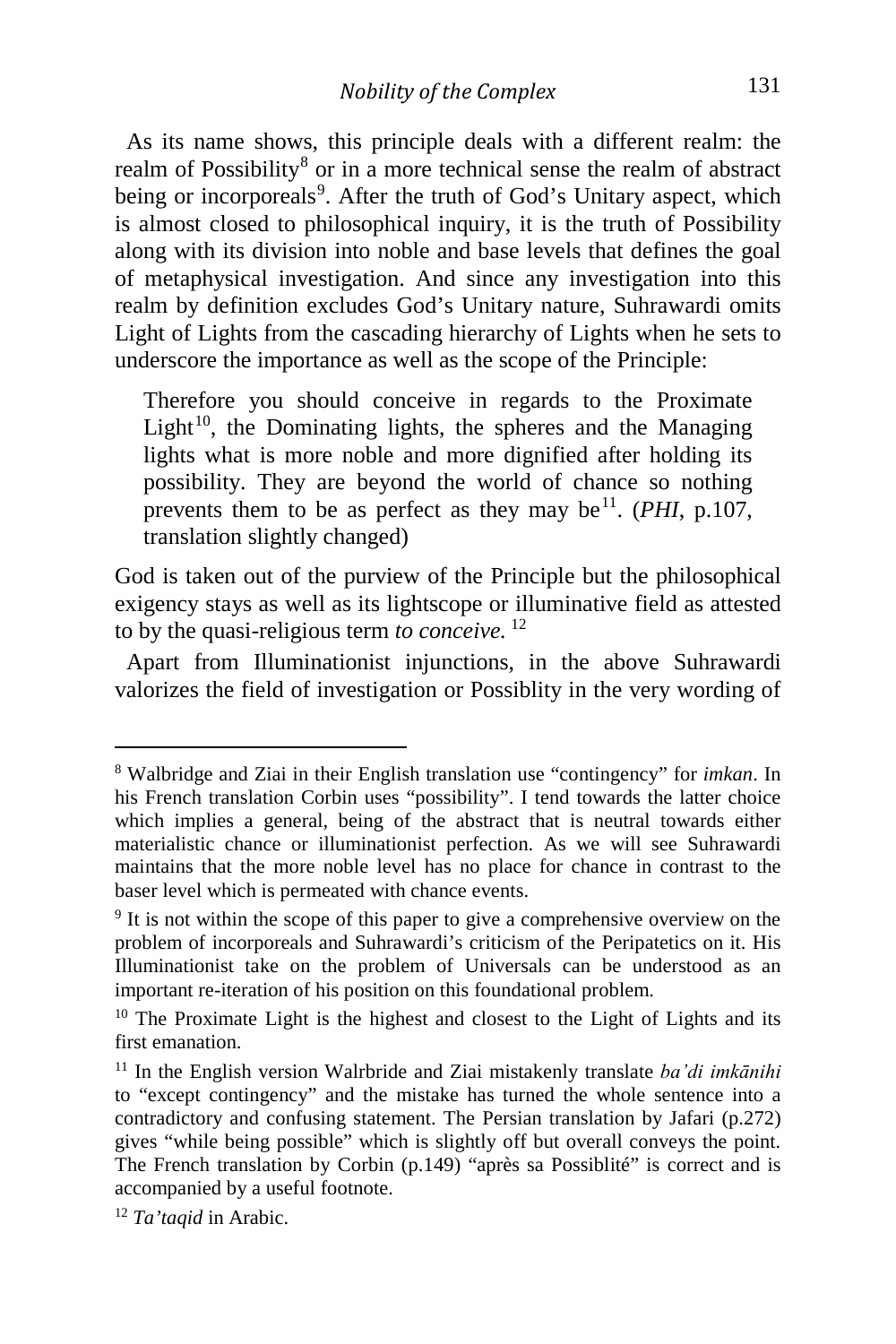the two realms: the "nobler" and the "baser". Does that mean Illuminationism is a metaphysical project of moral superiority? Are we instructed here by Suhrawardi to look at higher levels of abstract being just because the higher is purged from chance events and thus more perfect or noble in ontological terms? In its very definition, the contrast between the Noble and the Base certainly betrays a value judgement at the heart of the Principle, far from submitting the realm of Possibility or incorporeals into a neutral metaphysical inquiry. Suhrawardi's subsequent accent on the nobler and the omission of the baser in the title of the Principle as well as in the injunction above further reinforces this value judgement. But the Principle with its value-laden articulation and biased exhortation enjoys an intricate historical and philosophical context far beyond a simple sermon in praise of the metaphysically Higher Good or the ontologically Virtuous. Suhrawardi's metaphysical partiality when viewed within this larger, comparative frame is an act of counterbalance or correction (and not simple opposition or refutation) to what his interlocutors had previously postulated and established as the world of abstract being or Possibility.

#### The Tale of Two Incorporeal Realms

 The reason why Suhrawardi takes it on himself and via an important Illuminationist Principle to call for an investigation on the higher grounds of abstract being is to compensate for the myopic position represented by Peripateticism. Put briefly if not crudely, according to Suhrawardi, the Peripatetics discovered the sublime being of the abstract Possible or the incorporeal (though he asserts that they were not the first) but then they lost sight of it and relegated its study to a lower realm of chance-events permeated by matter and its variegation. Suhrawardi calls this lower level almost pejoratively one of "darkness and barriers" and contrasts it with the nobility of the world of light:

There is a wondrous order occurring in the world of darknesses and barriers, but the relation among the noble lights are nobler than the relation of darkness and so must be prior to them. The followers of the Peripatetics admit that there is such a wondrous order among the barriers. Yet they confine the Intellects to ten. Thus according to their principles the world of barriers would have to be more wondrous than the world of light, more subtle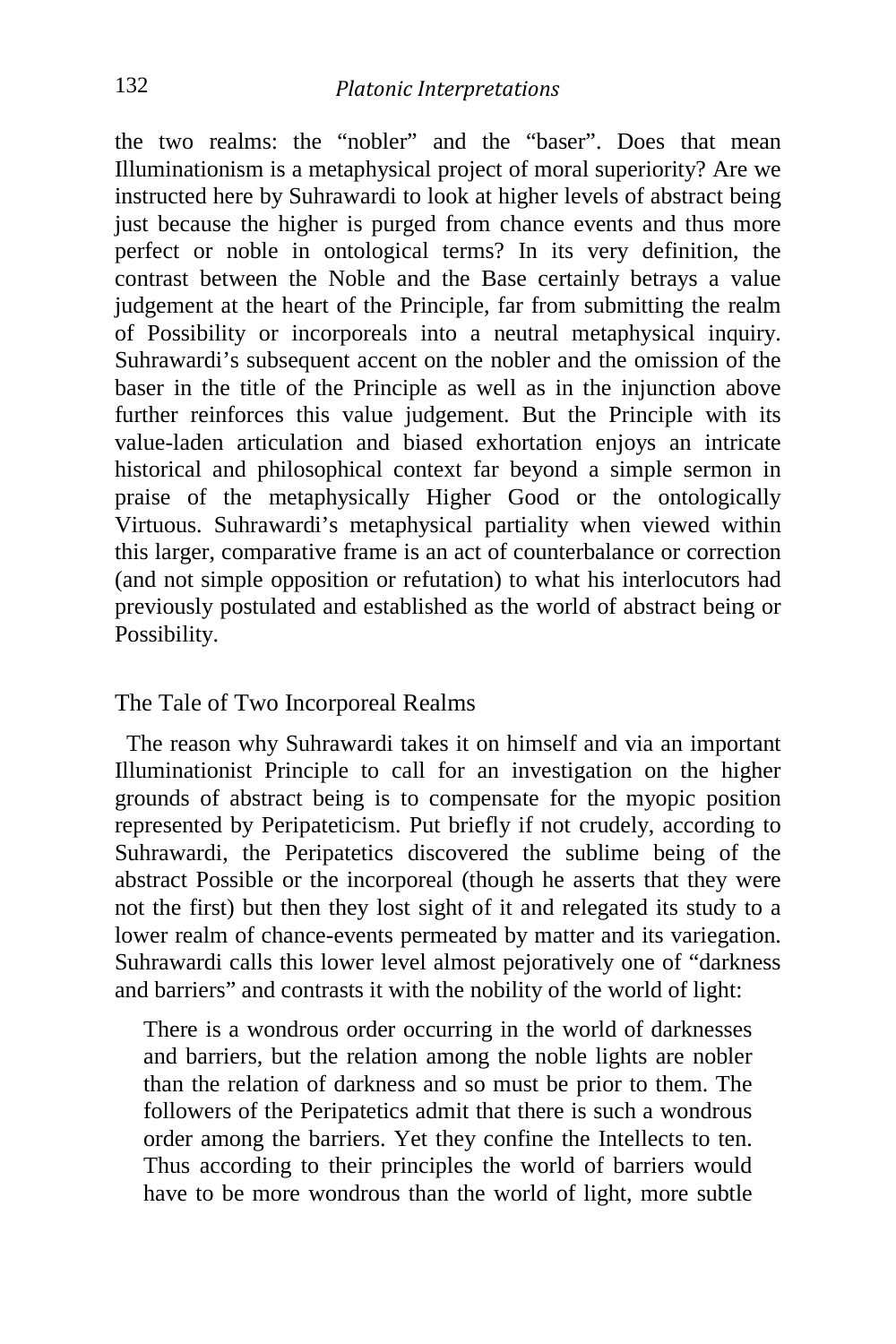and generous in its order and the wisdom therein greater. This is not true since a sound mind will judge that the wisdom of the world of light and the subtle order and astonishing correspondences occurring therein are greater<sup>[13](#page-9-0)</sup> than that of the world of darkness, which is but a shadow<sup>[14](#page-9-1)</sup> of the world of light. (*PHI* p. 107)

 In historical terms, the Illuminationist wager is a wake-up call against the metaphysical slumber of the Peripatetics. Having postulated the realm of abstract being ("after Possibility"), Avicenna and his followers failed to give full consideration to the fascinating being of the incorporeal. Instead, they conflated what they discovered with the events of a lower world in which the immaterial co-habits with the material. For the same reason Suhrawardi thinks that it didn't bother the Peripatetics to leave the number of Intellects in this higher world of abstract being to ten while they acknowledged their countless effects in the lower world of sensible materiality. In contrast to the mistaken Peripatetics are the "pure souls" who came to the truth of the noble realm of Light first experientially and via ecstatic observations and then sought to establish it for others more demonstratively and via philosophical elaborations:

That there are dominating lights, that the Creator of all is a Light, that the Essences of Icons<sup>[15](#page-9-2)</sup> are among the dominating lights - the pure souls have often beheld this to be so when they have detached themselves from their bodily temples. Then they seek proof of it for others. (*PHI.* p. 107)

Among the pure souls Suhrawardi names Plato, Socrates, and "before them" Hermes, Agathadaemon and Empedocles. Suhrawardi admits that he himself used to stand among the misguided Peripatetics in

<span id="page-9-0"></span><sup>&</sup>lt;sup>13</sup> The Arabic for "greater" is *akthar*. To my delight Corbin uses "more complex". "With greater multiplicity" could be a more accurate translation.

<span id="page-9-1"></span><sup>&</sup>lt;sup>14</sup> The description of the World of Darkness as a "shadow" of the World of Light may convey the Platonic allegory of the cave. But as we will see Suhrawardi is not concerned with the correspondence between the two worlds. Rather he is adamant to make the case for their difference in complexity and intensity.

<span id="page-9-2"></span><sup>15</sup> The English translation uses "Archetype" for *dhavāt al-asnām*. The choice is not generally wrong but is off from the Arabic and also it can hide the exact, literal translation "Essences of Icons", which conveys the position of Suhrawardi vis-a-vis Platonic Forms as I will explain later.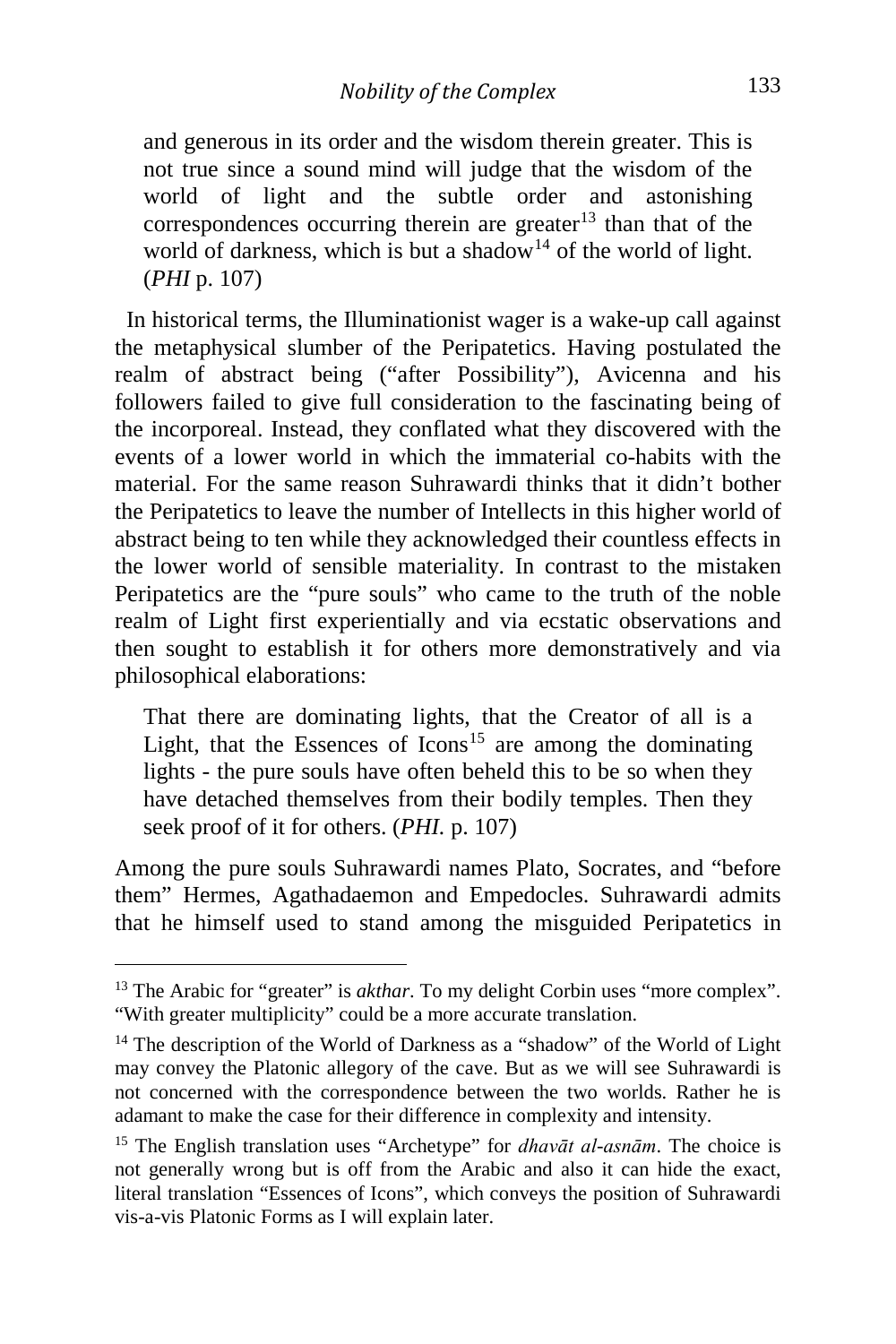denying the existence and splendor of the noble world of lights "until he saw his Lord's demonstration<sup>"[16](#page-10-0)</sup>- an Illuminationist conversion. The next few sentences brings together the ecstatic reports of Plato, Hermes and Empedocles with the ancient wisdom of Persian kings. Relevant to our theme of the Universal in this conspicuously mythical lineage is the term Lord of Icon that the Persians held as the "heavenly" placeholder for each material beings and named them accordingly as Ancient-Zoroastrian angels ("Khordad" for water and so forth and so on): Angels are spiritual embodiment of Universals. The discourse of the next few paragraphs then shifts into the more philosophical registers of the problem of Universals.

 Besides its historical import, the Principle establishes a metaphysicalethical field of inquiry: starting with the assumption that each realm of Possibility expresses a correlated level of *complexity* in terms of "subtle order and astonishing correspondences", the question becomes how to recognize, construct and analyze a metaphysical realm more adequate or fertile to deliver to the incorporeal the level of complexity it deserves? How to practice philosophical and ethical fidelity to abstract being as the most sublime and complex figure of thought? The recognition, elevation, and articulation of metaphysical complexity in Illuminationist philosophy goes beyond the Principle of the Noblest Possibility and permeates via the figure of Light in all of the three discourses of Part Two. The aim of this essay is not to give a thorough analysis or in-depth treatment of various articulations of complexity in Illuminationist terms. That is a larger project that I hope to undertake and/or entice others towards. Here I introduce an analytical passage or subsection on complexity in order to showcase Suhrawardi's unique though neglected place in the history of Islamic philosophy as an early if not foremost thinker of the subject. The passage and its analytics of irradiation is also directly related to Suhrawardi's *genetic* conception and explanation of the incorporeal that supports his position on the problem of Universals.

i,

<span id="page-10-0"></span><sup>16</sup> A verse from Quran, 12:24. *The Philosophy of Illumination* is replete with Quranic and Hadith (Prophetic sayings) references. A study on Suhrawardi's manner of using Islamic sources is long due.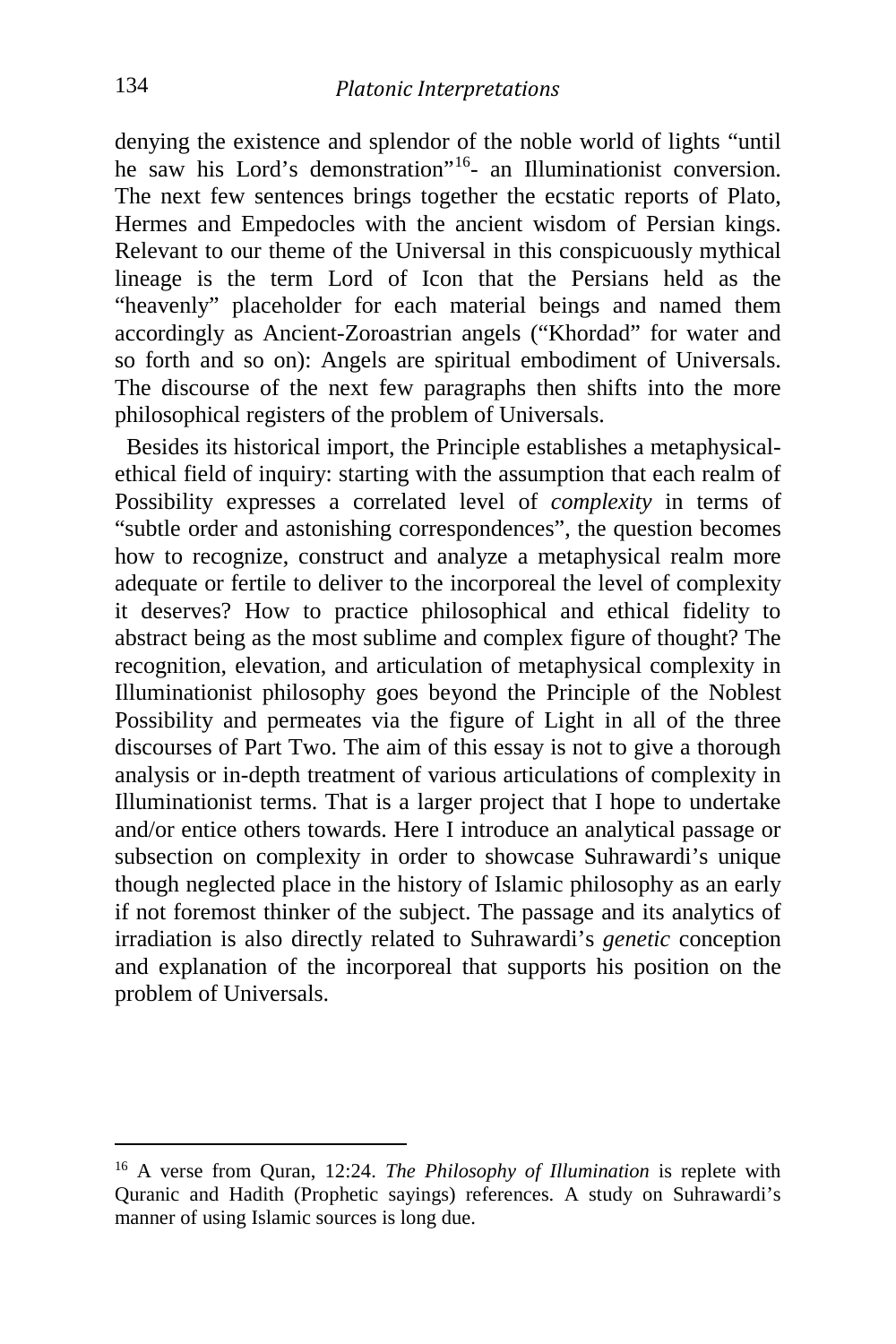Illuminative Complexity and the Genesis of the Simple from the Composite

 The term "complex" has been used occasionally and rather loosely in regards to Suhrawardi's Illuminationism*[17](#page-11-0)*. Among the less anecdotal references is in the short but useful preface to the English translation of *PHI*. There Walbridge and Ziai apply the term in relation to the emanative hierarchy of lights: "as one descends the ontological ladder the immaterial lights grow dimmer and more complex"(p.xxviii). They don't support their position by references to the text for they likely take it for granted that emanative lights by definition form an expansive descent and grow complex as they multiply.

Here I do not object to nor support this emanative take on complexity. Rather I propose a different approach. I call this Illuminative complexity because it follows Suhrawardi in what he defines by the crucial term "illumination". In section eighth of the Second Discourse of Part Two, a few pages before the section On the Principle of the Noblest Possibility, Suhrawardi gives a brief but insightful recapitulation on the phenomenon of illumination. The recapitulation explains the illumination of Light of Lights in relation to other incorporeal lights, but as the heading of the section states it also serves to show a general case for the process underlying the illuminative activity of all incorporeal lights. The section is called "Showing that the incorporeal light does not shine by something being separated from it" and starts:

The illumination of Light of Lights upon the incorporeal lights is not by something being separated by it as has already been made clear to you. Rather the illumination is a radiated light that occurs due to it *in* the incorporeal light. (*PHI*, p.98, my emphasis)

Lack of separation doesn't establish in the above a continuity of rays of lights travelling in an outside space for example between two focal bodies emitting and receiving lights in emanative connection and hierarchy. Rather it points to the formation of an irradiating space or surface towards the production of *an illuminative inside* where rays

<span id="page-11-0"></span><sup>17</sup> For example look up the term in *Ibrahim Kalin's Knowledge in Later Islamic Philosophy: Mulla Sadra on Existence, Intellect, and Intuition* (2010) or in "Suhrawardi", The Stanford Encyclopedia of Philosophy (Fall 2016 Edition) by Roxanne Marcotte.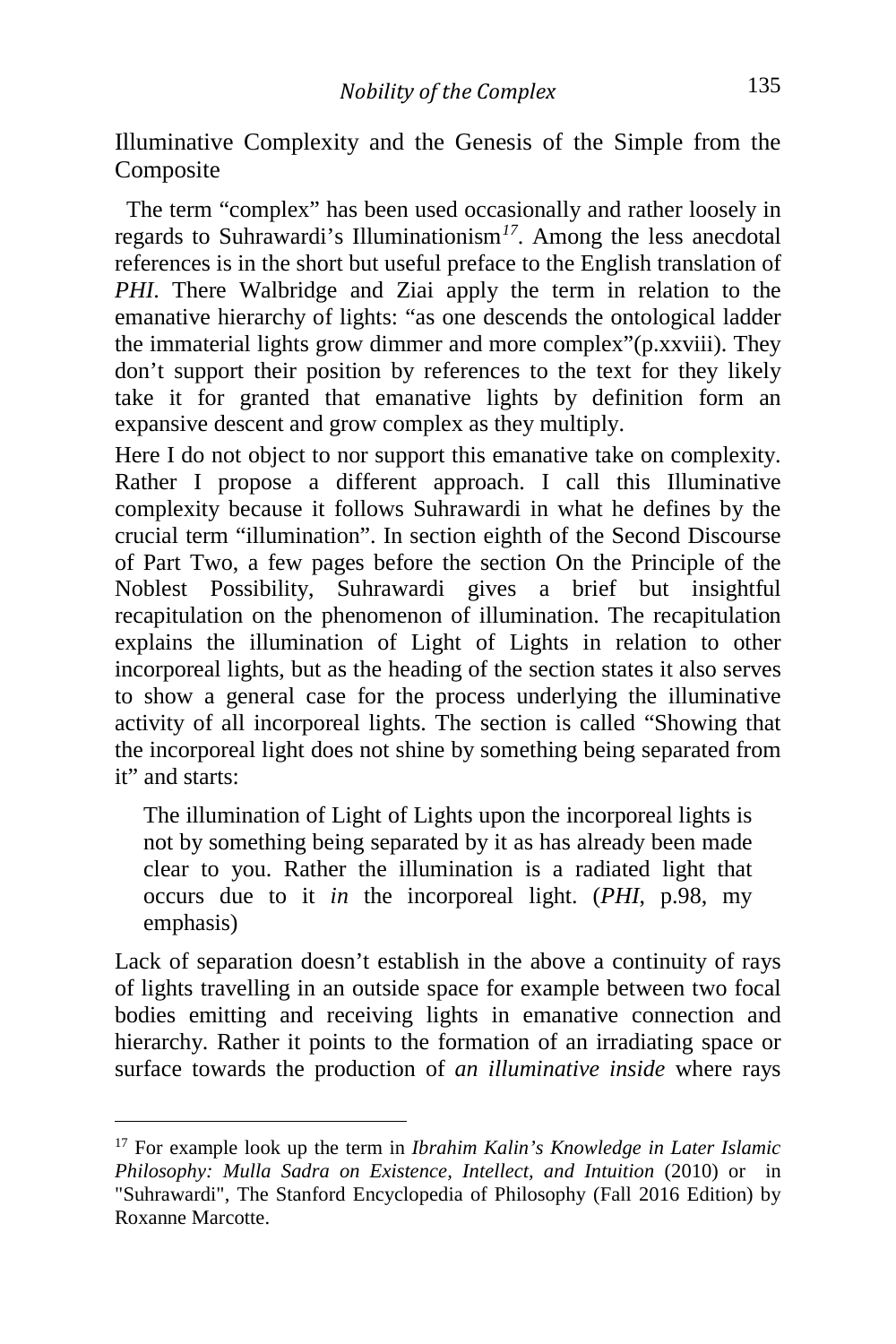occur or better *inhere* as effects of a more powerful light in a less powerful light. Hence the Illuminative complexity can be understood in terms of internal dynamism of light in contrast to its emanative  $expansion<sup>18</sup>$  $expansion<sup>18</sup>$  $expansion<sup>18</sup>$ .

 Now let's move to another passage that defines complexity in the course of the genesis of simple light sources or "simple luminous essence". The passage comes right after the Principle of the Noblest Possibility. The heading of this section reads: "A Principle Showing How the Simple is Generated from the Composite<sup>19</sup>" and opens by this thesis statement, "By virtue of its rays something may result from the Dominating light that does not resemble it". The text then proceeds to explain how a Dominating light when charged or activated as a cause implodes into rays ("by virtue of its rays") and becomes irradiant: The rays inside the irradiating light act as "parts of the cause" in mirroring "higher lights" absent in the Dominating light but in an Illuminative sense present in the tracing activity of the rays. The effect then stages and receives a multiplicity or assemblage of causes from these rays including the cause-light itself which gets embedded as an absent cause in an "additional ray". The outcome is a "simple" entity not resembling its participating elements nor amounting to the sum of its diverse parts thanks to the "many differences" that are born in this genetic space of complexity:

This  $[non-resembling, simple]$  thing may result<sup>[20](#page-12-2)</sup> from the essence of the other higher lights by the virtue of many lights present in it [its cause] as rays. The effect then accepts the rays that its cause had accepted, as well as an additional ray from its

<span id="page-12-0"></span><sup>&</sup>lt;sup>18</sup> This point also demonstrates that lights in their illuminative activity are differential and intensive in contrast to their emanative dimension, which is hierarchical and expansive. In the same vein it is reasonable to postulate that in the overall framing of Suhrawardi's schema of lights while the emanative hierarchy makes a case for a descending cosmology of all beings including lights themselves, the illuminative differential is used to explain the *genesis* of lightbeings or a cosmogony of incorporeal lights.

<span id="page-12-1"></span><sup>19</sup> The English translators gives "the many" for the Arabic *murrakab* which is not exact, specially that the term stands in opposition to *basit* or the simple and not to "one". The accurate translation is "the composite" or "the compound" corresponding to the French translation: "Le Composé".

<span id="page-12-2"></span><sup>20</sup> *Yahsulu* in the original text. In the English translation "come to be" and "occur" is used which are rather neutral and do not convery the positive and productive register of the Arabic verb.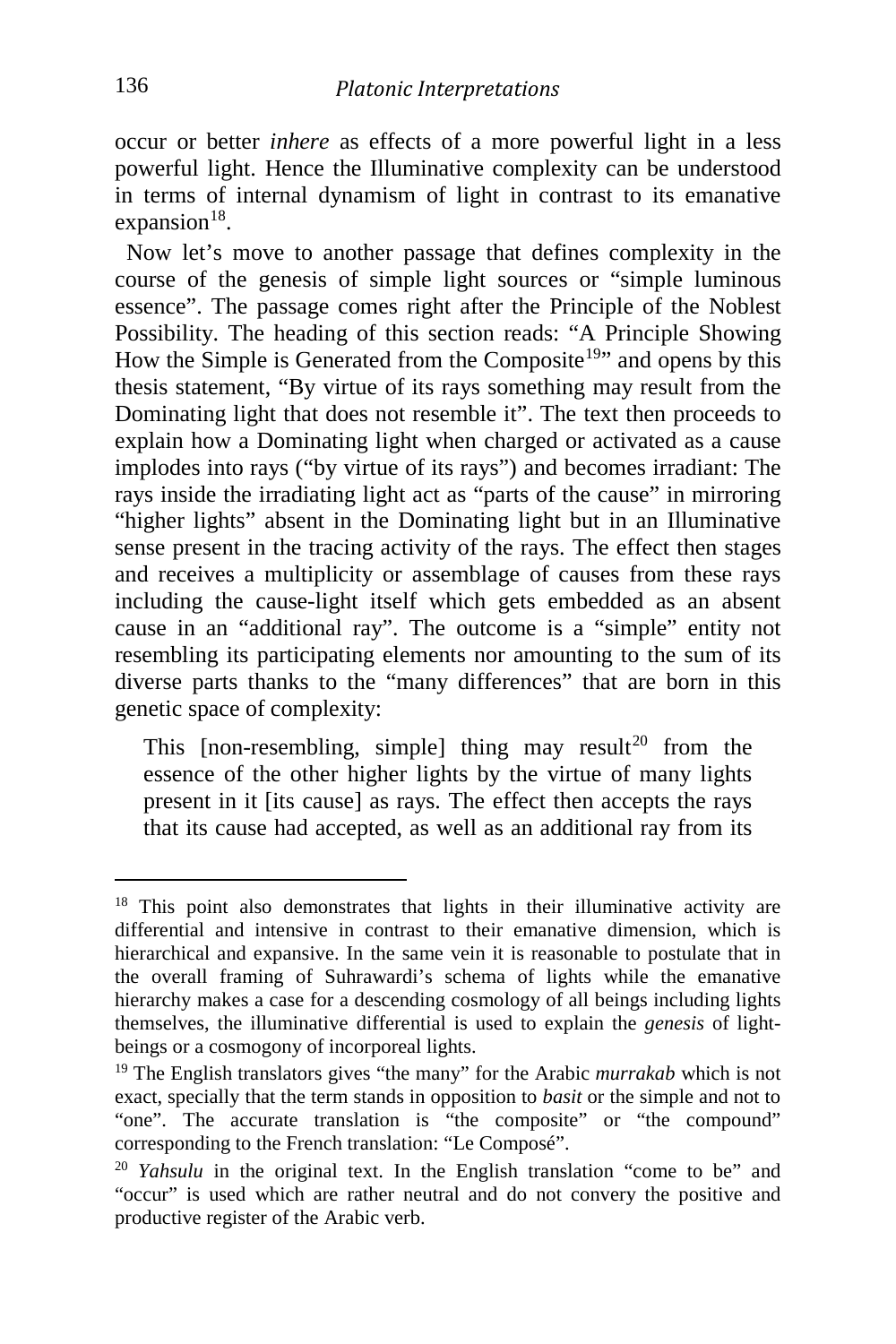cause. Thus many differences arise *in* the dominant lights. Entities result from the whole that are different from any of the parts and the simple may result from differing things. (*PHI*. p.111 my emphasis)

In other words, what transpires *in* a Dominant light by virtue of the opening of a dimensional space of irradiation (and not in the emanative space outside) is a luminous phenomenon of complexity that leads to the production of a simple essence or non-composite entity in contradistinction with its assembling parts. This genetic account of complexity rendered in luminous terms has far-reaching implications for the Illuminationist project and not the least for our discussion of the Universals.

The Duel of Two Universals: the Non-Generic versus the Genetic

 After praising the "pure souls" for observing the truth of the noble world of lights which also the Ancient sages of Persia had proclaimed, Suhrawardi moves to the subject of Universals. There he sets to clarify what they meant by the Illuminative Universal (or "Universal Form in the World of Intellect/Light") by comparing and contrasting it to the Peripatetic arguments on Universals. Though both camps agree on the non-generic nature of Universals as incorporeal beings- that the Universal bears no analogical affinity or correspondence to things as sensible matter- they are opposed fundamentally over the implications of such a (Platonic) recognition. For the Peripatetics this means that the non-mental, non-logical Universal (better known as the Third or Natural Universal) can still exist *in re*. However, the mode of its existence *in re,* its *coexistence* with sensible matter as individual, will be a purely contingent fact and of no metaphysical import. In contrast, for the Illuminationists the non-generic essence of Universals does not end metaphysical investigation into the nature of incorporeals; rather it establishes that Universals cannot mix or cohabit with the material world and therefore they originate in a higher and more complex realm: that of the Noblest Possibility. In this noble World of Light the Universals are "luminous simple essences" despite having a composite mode of being or a Form in lower worlds:

Do not imagine that these great men, mighty and possessed of insight, held that humanity had an Intellect that was its universal form and that was existent, one and the same in many. *How could they allow there that something unconnected to matter yet*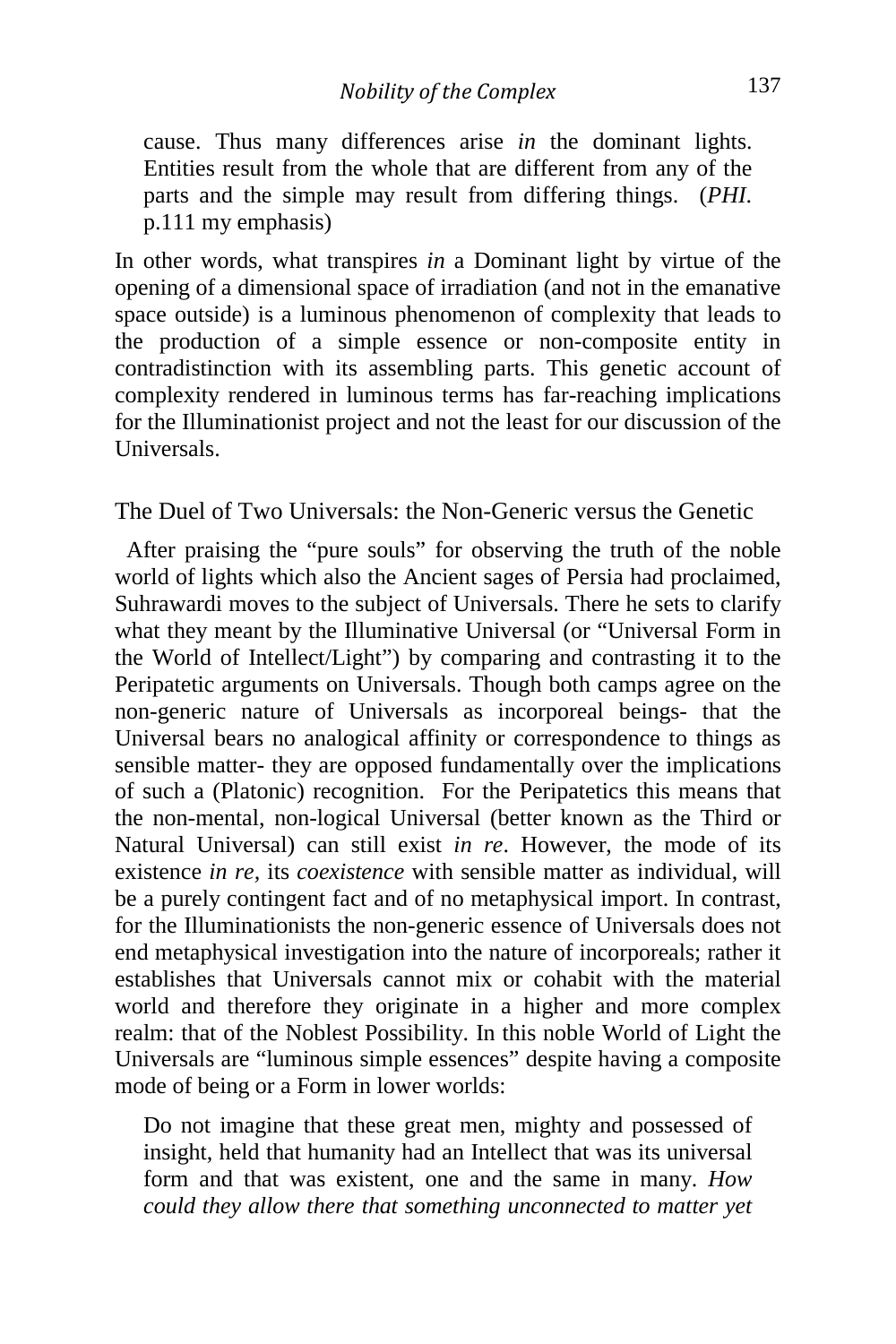*in matter? It is not for example that they considered the Lord of Human Icon[21](#page-14-0) to be given existence as a copy of that which is below*. *No men hold more firmly that the higher does not occur because of the lower.* Were this not their view the form would have another form and so to infinity.

Nor should you imagine that they [Universal Forms] be composite for that would have implied that they would disintegrate someday. Instead these are *luminous simple essence though their icons are only conceivable as composite.* For even the Peripatetics admit that humanity in the mind corresponds to the many and is an image<sup>[22](#page-14-1)</sup> of the concrete thing, though it is incorporeal and they are not, and that it is without magnitude or substance and the concrete things are otherwise. Thus being an image is not conditioned on resemblance on every aspect. (*PHI.*  pp.108-109, my emphasis)

In the above Suhrawardi calls the Illuminative Universal (or "the Universal Form in the World of Intellect/Light") "Luminous simple essence" and alternatively "Lord of Icon". The choice of terminology makes it almost irresistible to ask whether what Surawardi means is the same as Platonic Forms but disguised in Illuminationist jargon? Despite resonances between Suhrawardi's project and Platonism, as we will see the former never amounts to a brand of Platonic Idealism and instead stays steadfast on the path of Illuminationist/neo-Platonic ontology. And that's also where this essay finds previous takes, for example by Adamson (2016) and Heer (1970, 2006), misleading in their equating the Illuminationist Universal with Platonic Form. An example by the first author:

More remarkably, Suhrawardī returns to a doctrine that had been universally rejected by the followers of Aristotle in the Islamic world: the Platonic theory of Forms (§94). Things in this world are mere images of incorporeal lights, perfect exemplars only

i,

<span id="page-14-0"></span><sup>21</sup> The English translation gives "archetype" for *sahib al-sanam*, literally the Possessor, Proprietor or Lord of Idol. I recognize the negative connotations of "idol" and also to preserve and emphasize the visual register of Illuminationst terminology, I've opted for "icon" instead.

<span id="page-14-1"></span><sup>22</sup> *Mithāl*. The English translation gives "form" though Suhrawadi in the previous passage uses *surat* for form, which is more accurate. Corbin uses "image" which is the right choice.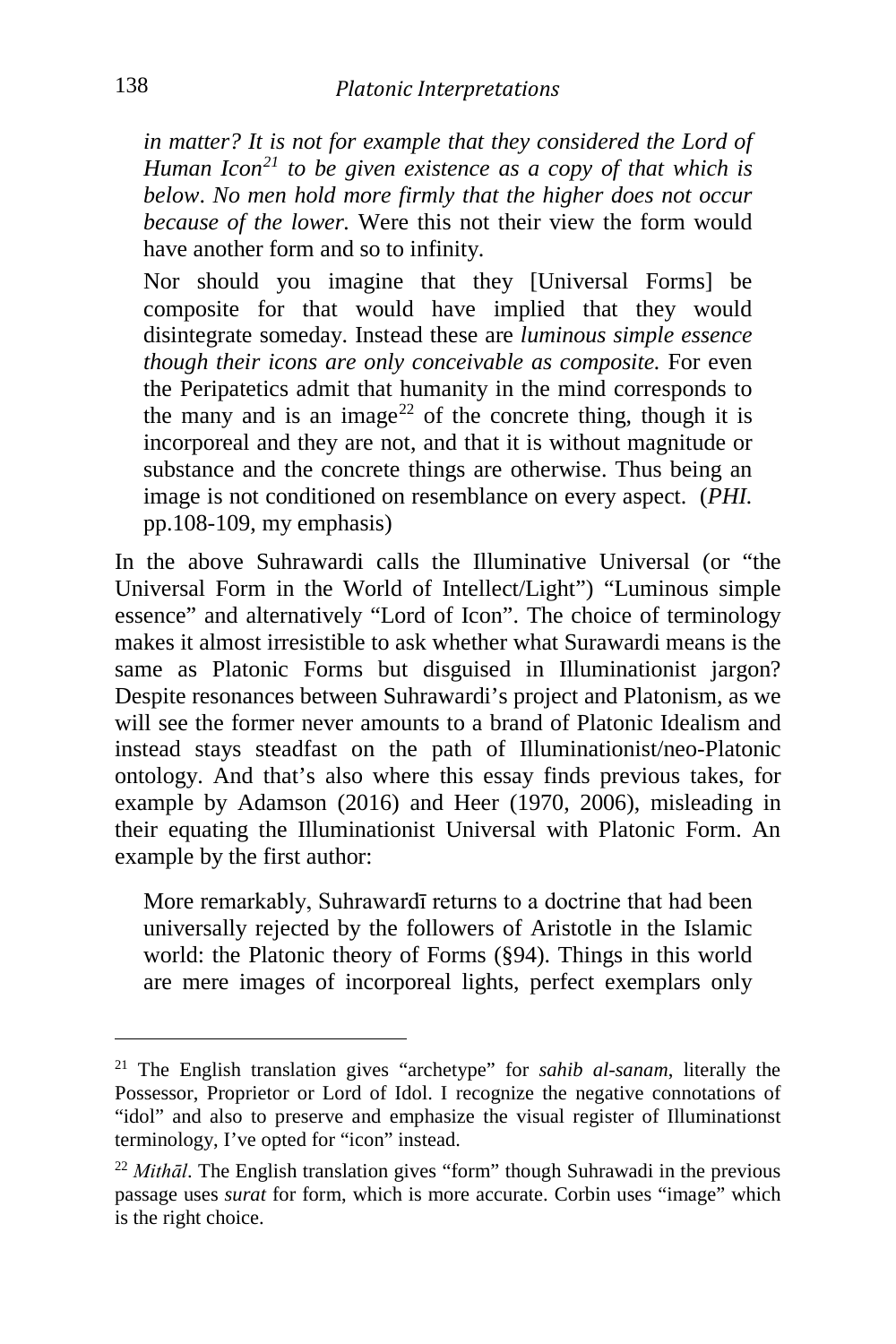imperfectly realized by the bodies we see. Characteristically, Suhrawardī devises his own terminology for the idea, calling the physical images "talismans," while the Forms are "dominating lights" or "archetypes" (§153). But apart from the vocabulary, his version of the theory is a true image of its Platonic archetype. (*Philosophy in the Islamic World*, pp. 321.)

That there are Illuminative Universals (Surhawardi's version of Platonic Forms), that they have a sort of "physical image" (to use Adamson's term for Talisman or Icon) and that "things" do exist as realities in the material world Suhrawardi would have no problem with: as we cited in the above passage as well as elsewhere in *PHI*, composite forms (Icons or Talismans) are "shadows", optical effects, or phantasms falling onto the material realm and existing as real things. But the next step is what Adamson and by extension any potential commentator could risk failing to grasp without the analytical work we undertook in the first part of this essay on the Principle of the Noblest Possibility: from a thing to its composite forms and upto its "luminous essence" there can be no *Illuminative correspondence* whatsoever, Suhrawardi would interject here. In other words, things of the real world are not "mere images of incorporeal lights", nor can incorporeal lights describe, explain or correspond to "the bodies we see" as "imperfect realization of a perfect exemplar". Suhrawardi is adamant on this point throughout the Part Two of *PHI* and ironically not less so in the very same passage (§153) that Adamson refers to however with a great deal of misunderstanding:

There are no such things as species forms corresponding to what is below them engraved in the dominating incorporeal lights, for these lights are not affected by what is below them….Thus their species must be self-subsistent and fixed in the World of Light. (*PHI*, p. 101)

Species or Universal Forms are fixed and self-subsistent because of belonging to "the World of Light" not because of existing in the material world as degraded copies. To better expose this common mistake in equating Illuminationism with Platonism by way of Platonic Forms, let's recall the Principle of the Noblest Possibility: the higher does not exist for the ontological sake of the lower. That Universal Forms are ontologically tasked to instantiate themselves into enmattered individuals albeit imperfectly in our sensible world is simply rejected by Suhrawardi. Rather the Illuminationist investigation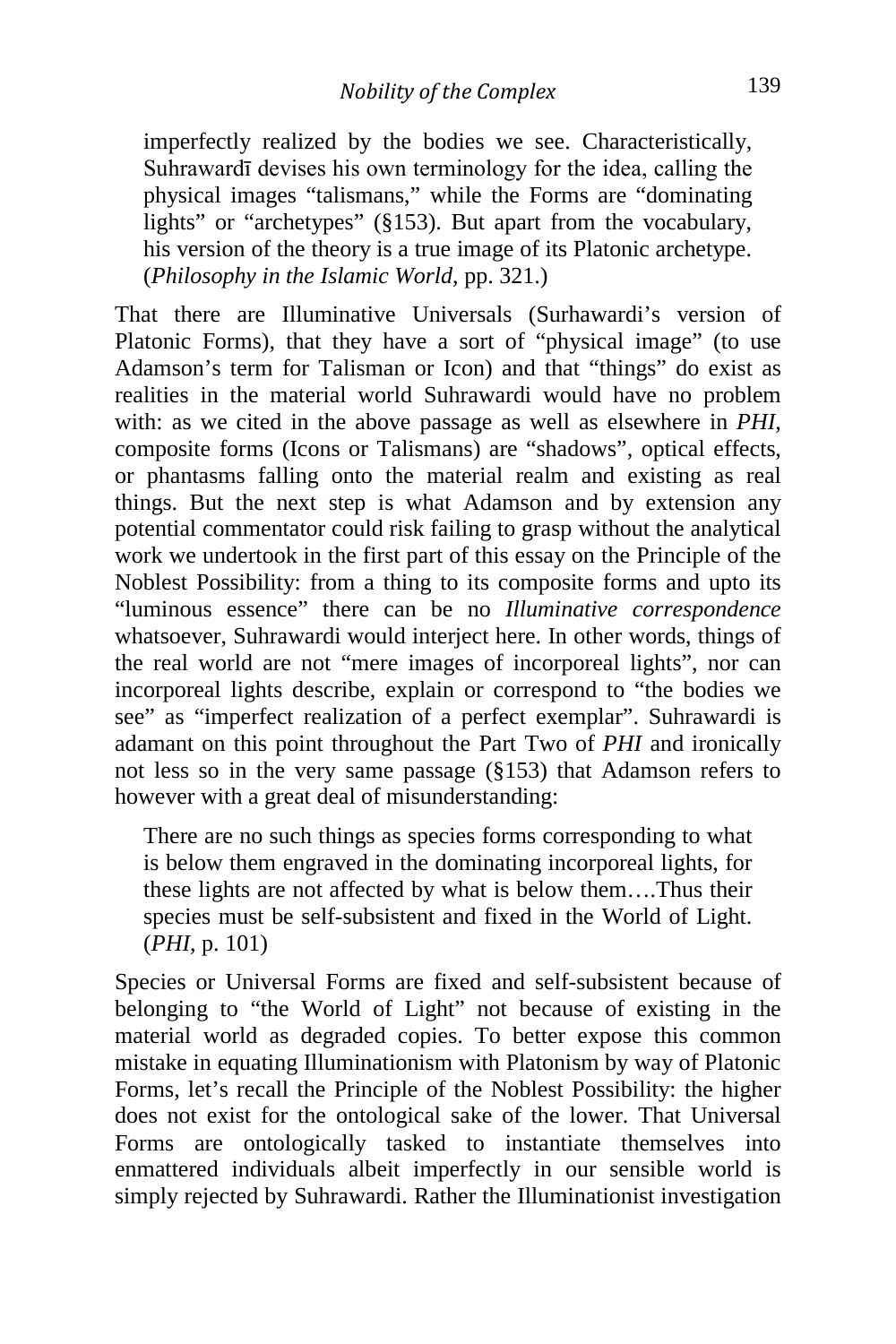of Universals moves their *raison d'être* in the opposite or upward direction (by way of complexity). In this upward horizon of the World of Light/Intellect, Icons or Universal Forms are nothing more than optical by-products of a "simple luminous essence", which itself has come to being (and to conscious life as we will see shortly) as a result of the complex mannerism of a Dominant light and its states, rays and irradiations. The Principle of Noblest Possibility makes the problem of Universals climb up the ontological ladder towards luminous complexity rather than look for its justification in the sensible world as shadows of a perfect exemplar. From the same passage (p.101) : "The Principle of the Noblest Possibility necessitates the existence of these incorporeal luminous species"<sup>[23](#page-16-0)</sup>.

 On the other extreme, Heer (p.2) rightly states that the Illuminationists oppose the Peripatetics "who asserted that universals existed externally as incorporeal substances within particular sensible objects". A significant difference that in agreement with Heer we already covered in the section on the Principle of the Noblest Possibility. But then Heer too falls into the trap of finding the solution to the problem of Universals via a misguided recourse to a version of Platonic Forms, which he attempts to recognize in Suhrawardi's World of Suspended Images[24](#page-16-1). In so doing Heer conflates the Arabic *muthul* (the plural of *mithāl*) meaning Platonic Forms with another Arabic term *'ālam al mithāl* or the World of Suspended Images coined by

<span id="page-16-0"></span><sup>&</sup>lt;sup>23</sup> Also for another similarly-mistaken position look at Kaukua (2015), p. 151-2.: "In a word, then, the pure lights or appearances behind the lights or appearances for another are Platonic forms, which account for the identity and stability of concrete appearances by being their immediate causes in a downward emanative process of illumination." It baffles the author of this essay that these commentators, regardless of their lack of discussion on what is and is not a Platonic form, seem to have never wondered that if all that Suhrawardi meant by "luminous simple essence" came down to nothing more than Platonic Forms then why he didn't bother to state this fact once and for all instead of going to such lengths to rearticulate the same position in Illuminative terms? Neo-Platonism is not a simple copy and paste of Platonic terms and the difference between Platonic Forms and Illuminative Universals by itself is a major demonstration of this neglected methodological point. Suhrawardi is thinking within the Platonic tradition but as a neo-Platonist.

<span id="page-16-1"></span><sup>&</sup>lt;sup>24</sup> Jinns and some angelic beings are lodged in this intermediary world according to Suhrawardi. If compared with the general schema of Greek Neoplatonism, Suhrawardi's World of Suspended Images could be placed lower than the Soul and higher than Nature. For a footnote on the confusion of meanings of the term *mithāl* look at Walbridge and Ziai's important clarification (no.52, p.180).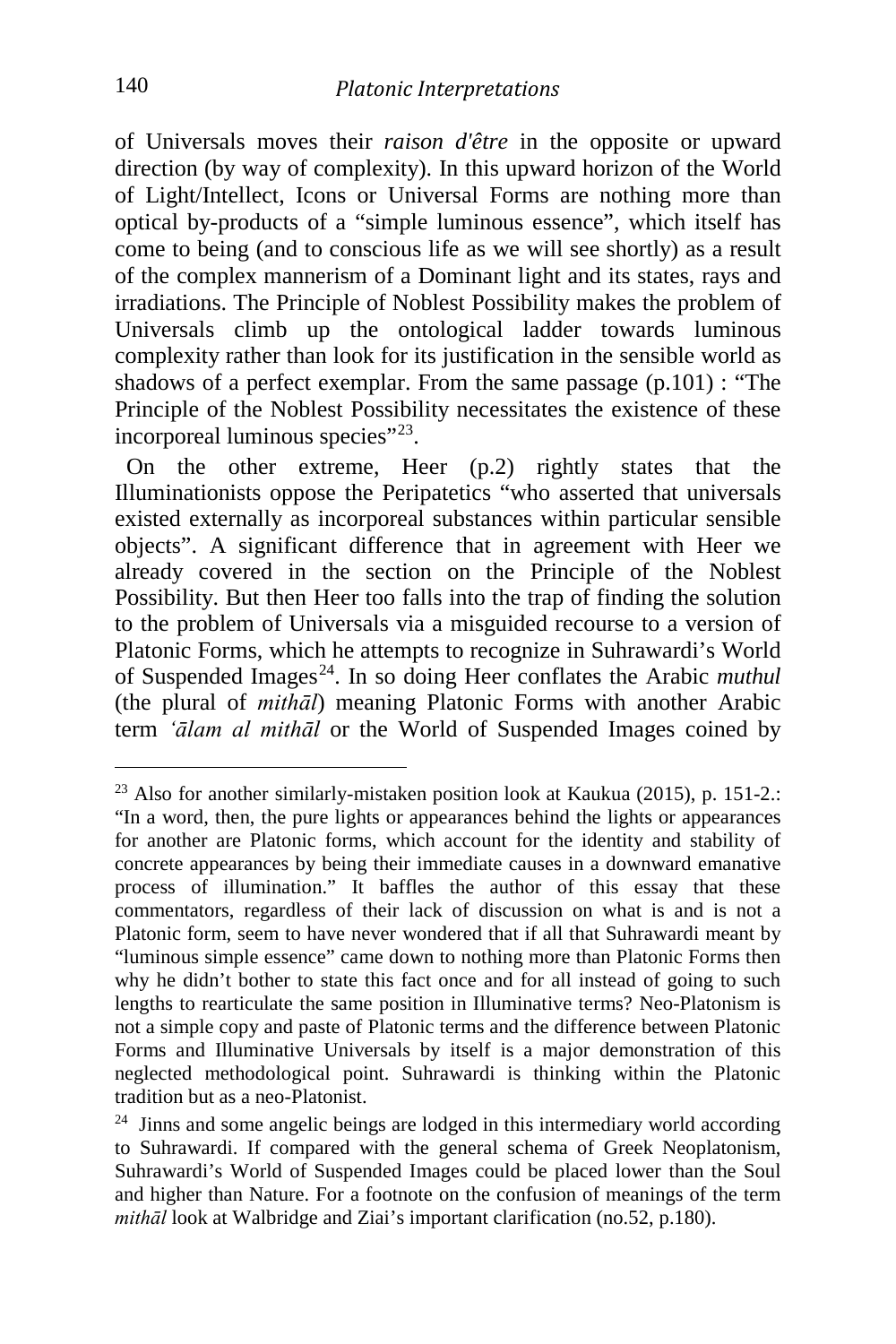Suhrawardi. The latter term has become an attractive representative of Illuminationism in contemporary scholarship though of not much importance to Suhrawardi himself: in the Illuminative cosmology Suspended Images are ghostly or mixed entities, simply illusions. As such they are projected somewhere in the middle of immaterial and material worlds. While Suspended Images are curious phenomena to human perception, because of their low ontological status they command not much philosophical importance despite the hype of (mostly useless) contemporary scholarship on the subject. Curiousity and philosophical inquiry don't necessarily share a path.

Now we should ask if Suhrawardi can offer an Illuminationist account of Universals in difference to the Peripatetic version and allied - but not identical with - Platonism (of Platonic Forms)? The answer is a firm and important positive. In the previous section we caught a glimpse into how the Simple ("a simple luminous essence") results from the Composite through complex processes of irradiation and illumination. Now we can discern the crucial role of this genetic process in what Suhrawardi (and his "Ancients") mean by the Universal in the World of Intellect/Light and its "emanative" individuation:

There are metaphors in the words of the Ancients. They did not deny that predicates are mental and that Universals are in the mind; but when they say, "There is a Universal Human in the World of Intellect", they meant that there is a Dominating light, containing different interacting rays and whose shadow among magnitudes is the form of man. It is a Universal - not in the sense that it is a predicate, but in the sense that it has equal<sup>[25](#page-17-0)</sup> relation of emanation to these individuals. It is as though it were the totality and the principle. This universal is not that universal whose conception does not preclude being shared. *For they believe that it has a particularized essence and that it knows its essence.* (*PHI.* p.109 my emphasis)

I will try to unpack this pinnacle passage on the Universal first by recapitualing what went before. We started with the Principle of the Noblest Possibility that juxtaposes and advocates for a higher world of Lights unaffected by a lower world of material effects. Then we remember that the Ancients or "pure souls" concurred with the Sages of Persia on the truth of this wonderous World of Light and also we

<span id="page-17-0"></span>i, <sup>25</sup> *Muttasavi*. English translators use "the same" which is off from the Arabic and also omits the distributive register of "equal".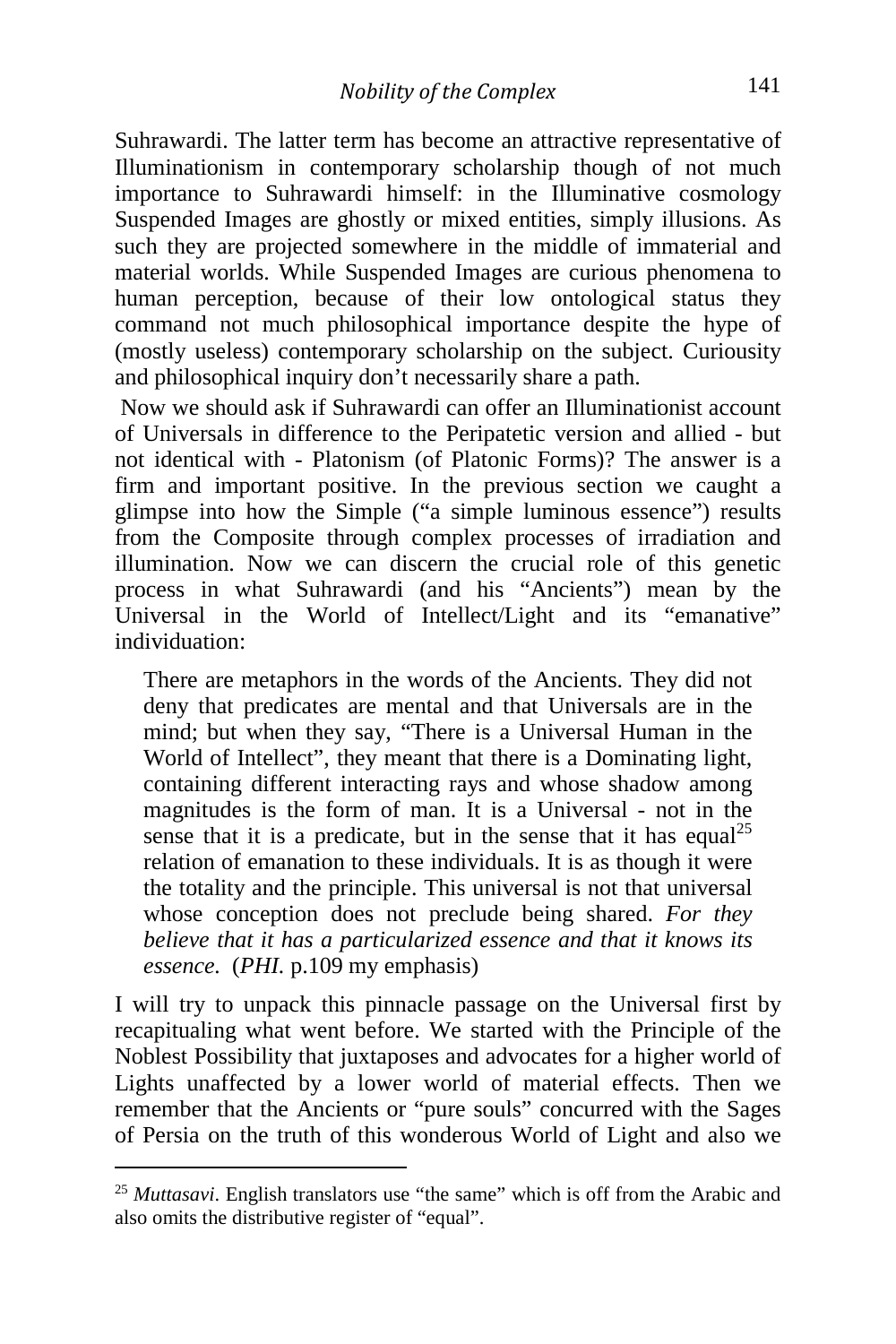were informed by the latter of a luminous entity called Lord of Icon in that world as the Illuminative version of Universals. However we were warned that when there is talk of Universal Form in the World of Intellect/Light, it does not mean the Form stands for its instantiations in a lower mirroring world. This even the Peripatetics could corroborate (Suhrawardi repeatedly attempts to restage and evaluate Peripateticism within the Platonic tradition). Rather, the Universal Form points to a higher presence or power, that of a "luminous simple essence", resulting from complex processes of illumination, whose "fallen shadow" only then we call the Form (and not the sensible thing) in the material world of volumes and magnitudes.

 Till here the Illuminationists differ with the Peripatetics in establishing an immaterial or illuminative realm as well as a genetic complexity to honor their higher or more noble version of Universal. But now Suhrawardi confronts the Natural Universal of the Peripatetics not just with his illuminative, higher conception but with *what it does*: The Illuminative Universal is not that (Natural or Peripatetic) Universal which according to its non-generic nature lets itself be partaken of equivocally or rather blindly by sensible matter. Rather this other Universal, liberated from accidents of the material world and aiming for "perfection", has its own take on its individuation, a "particularized essence" which it "knows"[26.](#page-18-0) In other words, and so radically, the Illuminative Universal in its participated being is an active self-consciousness. Furthermore, the mode of the individuation of the Illuminative Universal is no more "predicative" but "emanative" with the important explantation by Suhrawardi that it distributes itself *equally* through its individuation like a radiating light that is distributed or traced equally within its rays.

 This final point is not a late, fortuitous addition by Suhrawardi to his exposition on Universals. Much earlier and in the last section of the Third (last) Discourse of the Part One of *PHI*, right before the start of the Illuminationist manifesto-like Part Two, comes a very short section under the heading "On Unity and Multiplicity" (p.75). In that minisection Suhrawardi already moves towards an elementary account of individuation in terms of egalitarian participation under a brief thesis on the unitary nature of  $One^{27}$ . The thesis states: "That which is one in all respects is not divisible in any respect, whether into quantitative

<span id="page-18-0"></span><sup>&</sup>lt;sup>26</sup> Perhaps that's why the "human" is the best example for the Illuminative Universal instead of the Peripatetic "horseness".

<span id="page-18-1"></span><sup>27</sup> *Wāhid*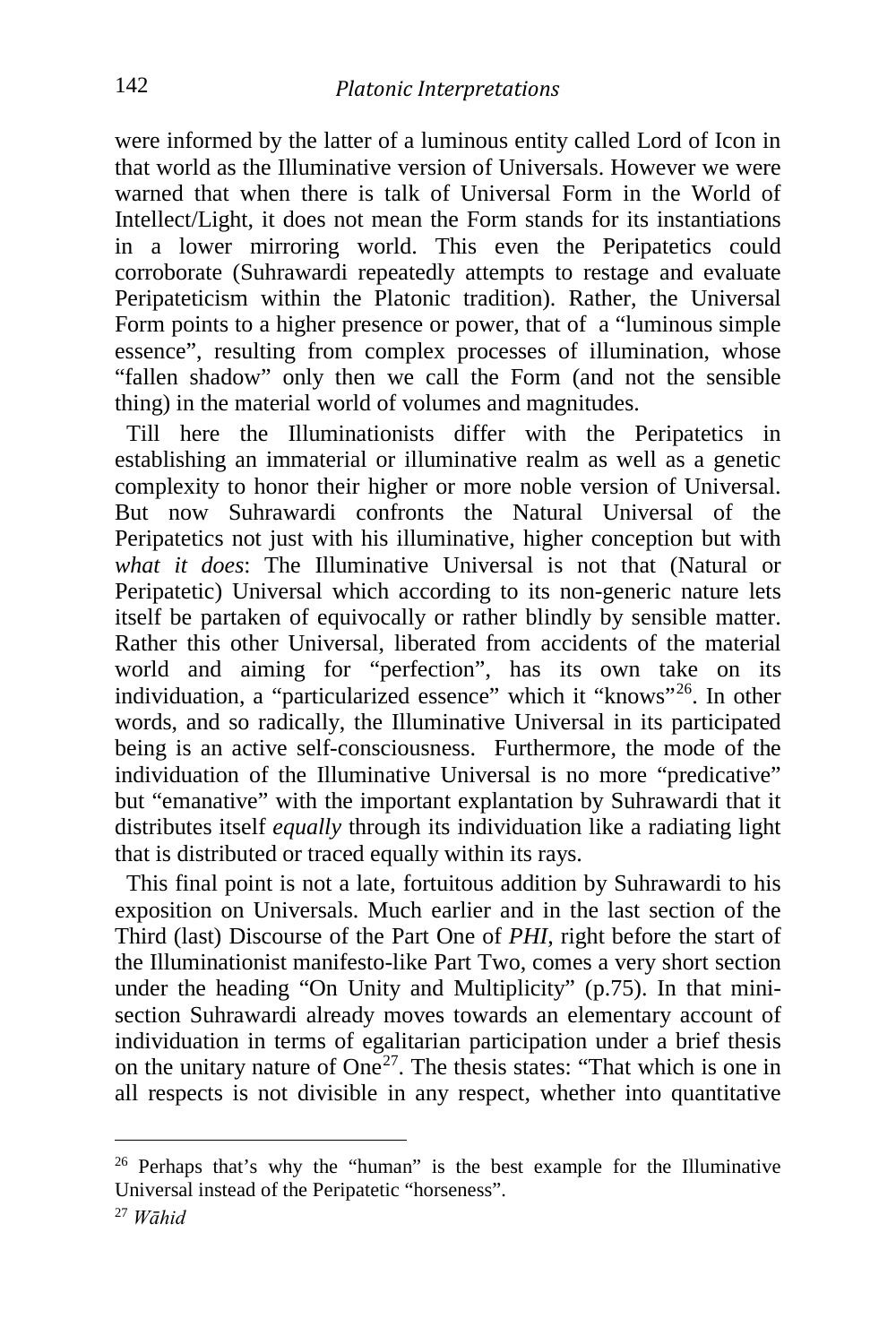parts, or into parts of a definition, or into particulars of universals". In other words, the one cannot be predicated - a position in total agreement with the non-mental, non-logical, Third or Natural Universal of Peripatetics. But Suhrawardi adds a positive aspect to this negative essence of one by way of a brief example and without further explanation:

Beware of loose expressions like "Zayd and Amr are one in humanity". It's meaning is that they both have a form in the Intellect<sup>[28](#page-19-0)</sup> with equal<sup>[29](#page-19-1)</sup> relations with each of them. Other expressions are similar. (*PHI*. p.75)

Interestingly and as if remembering and expanding on this early reference, the next passage after the discussion of the Universals in the same section "On the Principle…." turns into the problem of "one and the multiple" starting with its import on Platonic Forms: "Some men adduce as proof for Platonic Forms<sup>[30](#page-19-2)</sup> that humanity per se is not multiple and so it is one. This is not valid…." The rest of this passage gives an overview of several arguments in support or in rejection of various aspects of the antinomy between the two categories. Then Suhrawardi derides all these arguments as "for mental satisfaction" and abruptly closes this passage.

 Expectedly he then resorts in a new, final passage to Plato and "his companions" on what they reported on the World of Light through ecstatic experiences. But this time in addition to Plato and Persians, Suhrawardi adds "Arabs" as well to this Illuminationist lineage. He proceeds there with long exhortations, Quranic citations and prophetic prayers à la Illuminationism to bring this main section to a chorus-like finale before starting the short subsection on "Showing how the Simple is Generated from the Composite", which we already dealt with.

Conclusion and Further Directions: Light and Complexity

 Light plays a seminal role in Suhrawardi's thinking and not the least in his metaphysics. But also beyond Suhrawardi light as a primary figure of intellection has a long journey both in the Greek tradition

<span id="page-19-0"></span><sup>&</sup>lt;sup>28</sup> "Mind" in the English translation.

<span id="page-19-1"></span> $29$  "Same" in the English translation.

<span id="page-19-2"></span><sup>30</sup> "Form" in the English translation. Suhrawardi uses *mithāl* or its plural *muthul* in the sense of Platonic Forms. And again it is important to note that he orients his approach to the problem by looking at various arguments in support or rejection of Platonic Forms and not in wholesale advocacy for one and/or against the other.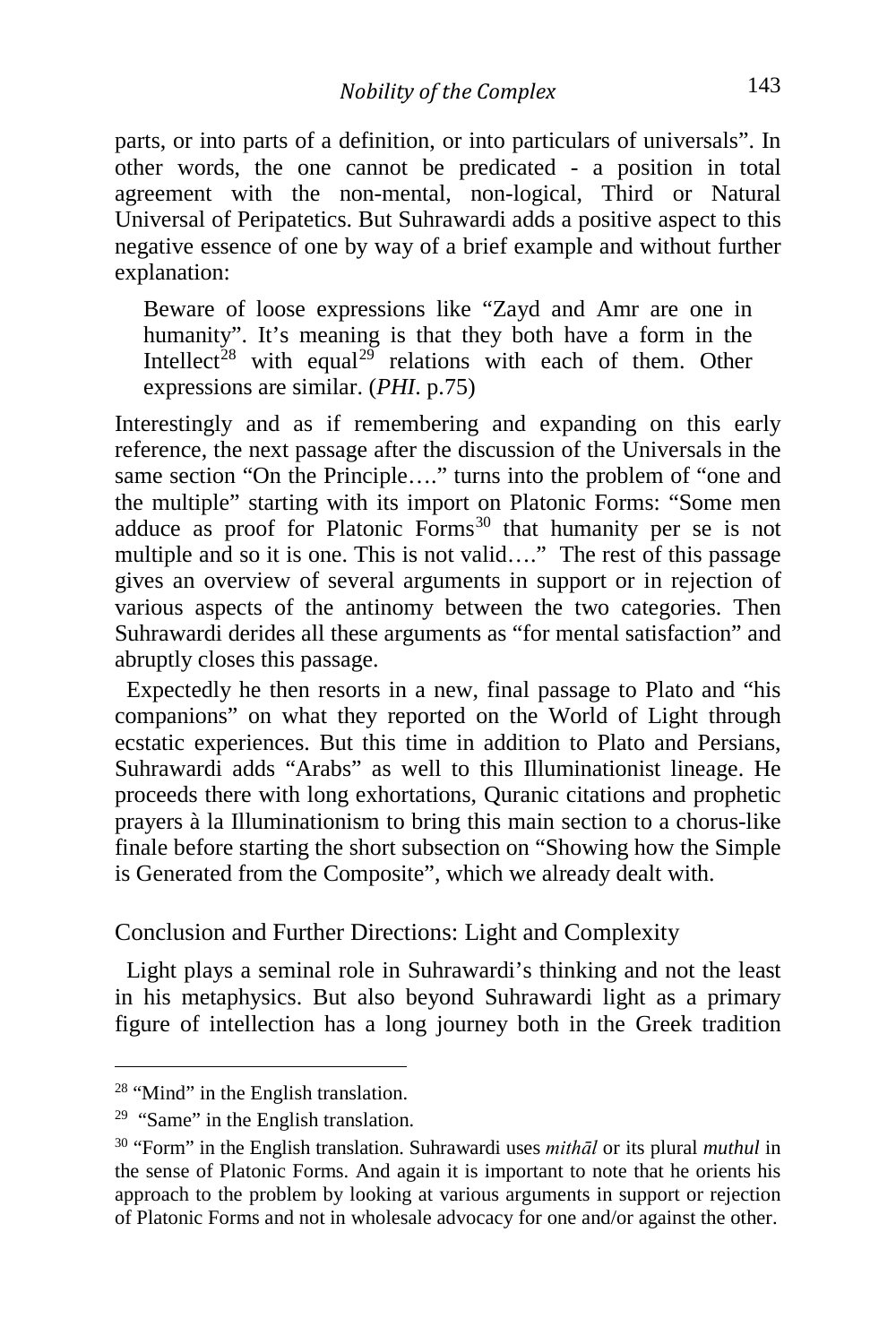from Plato (for example in *Republic*) to Aristotle (Active Intellect as Light in *De Anima*) to Plotinus (Ennead Four, book Five) up to the Scholastics and parallel to that in the Islamic tradition: for example commentaries on the Verse of Light in Quran by philosophers such as Avicenna and Mulla Sadra to light-based treatises by theologians such as Ghazali and Farkhr-al-din Razi and Sufis such as Najm-al-din Kubra[31.](#page-20-0) In this cross-epochal, multi-disciplinary history that goes well beyond a single thinker, the figure of Aristotle seems to play a pivotal role in the transmission and translation of philosophy as a living, heterogeneous tradition across the Greek and the Islamic side. For example the Principle of Noblest Possibility is unanimously credited to Aristotle by Suhrawardi himself as well as his predecessors and his interlocutors centuries later. Suhrawardi's designation and mobilization of it as a principle and against the Peripatetics in the context of crafting a neo-Platonic tradition can be a distinct and important episode in the long and meandering drama of "putting Aristotle at the service of Plato" across the Greek (Gerson, 2006) and Islamic spectrums of a similar tradition. The comparative study of the Islamic side of this story is long due.

 Parallel to the intellectual history of Light there seems to lie a profound distributionism at the core of Suhrawardi's thinking at least with the little that I attempted to engage with on the problem of Universals: An incorporeal light can be conceived as a totality or ensemble of refracting rays exerting a hold on one another in the openings of a luminous space (of Universals) and at the same time shaping the reason or "principle" for their internal and external refractions, differentiation, multiplication, irradiation, and expansion or simply illumination. A light in this sense could be engaged with as a figure of distribution, moving inside and outside *of itself* at the same time. In this analytical aspect of my approach to Illuminationism I find Emilsson's thesis and analysis of complexity in *Plotinus on Intellect* (2007) an encouraging and inspiring point for further cultivation of a distributive thought I initiated here and hope to cultivate further.

<span id="page-20-0"></span><sup>31</sup> Najm-al-din Kubra and Suhrawardi lived in the same historical era though not geographically close. Contrary to Corbin's allusions I believe their mobilization of the figure of Light was independent of each other. Suhrawardi's understanding of light is a phenomenon of polarized irradiations while Kubra gives importance to colors as intensive gradations of light. A serious scholarship on the latter's important treatment of the subject is long due.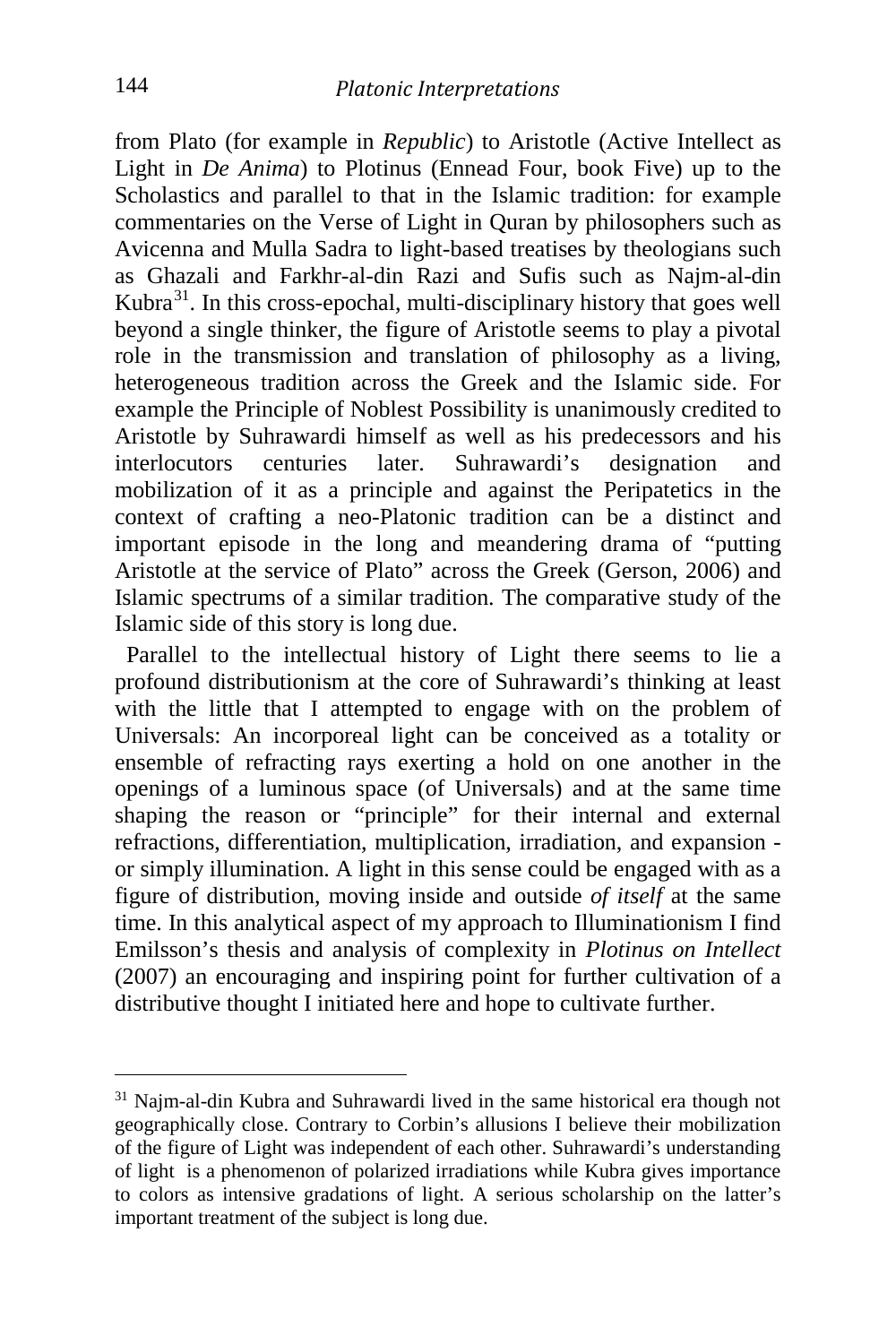### Bibliography

- Avicenna. *The Metaphysics of The Healing*. Translated by Michael Marmura. Brigham Young University, 2005.
- Adamson, Peter. *Philosophy in The Islamic World*. OUP Oxford. 2016.
- Emilsson, Eyjólfur Kjalar. *Plotinus on Intellect*. Clarendon Press, 2007.
- Faruque, Muhammad. "Mullā Ṣadrā On The Problem Of Natural Universals", *Arabic Sciences and Philosophy*, (2017) vol. 27, pp. 269–302.
- Finamore, John. "Iamblichus on Light and the Transparent" in *The Divine Iamblichus*, Edited by H.J. Blumenthal & E.G. Clark, Bristol Classical Press, 1993.
- Gerson, Lloyd P. *Aristotle and Other Platonists* Cornell University Press. 2006.
- Gutas, Dimitri, 2003, "Essay-Review: Suhrawardi and Greek Philosophy," *Arabic Sciences and Philosophy*, 13: 303–9.
- Heer, Nicholas. "The Sufi Position With Respect To The Problem Of Universals", Paper Presentation 1970, 2006. <http://faculty.washington.edu/heer/universals-sep.pdf>
- Kalin, Ibrahim. *Knowledge in Later Islamic Philosophy: Mulla Sadra on Existence, Intellect, and Intuition.* Oxford University Press, 2010.
- Kaukua, Jari. *Self-Awareness in Islamic Philosophy: Avicenna and Beyond*. Cambridge University Press, 2015.
- Loux, Gabriele and Michael J. Galluzzo, *The Problem of Universals in Contemporary Philosophy*, Cambridge University Press, 2015.
- Marcotte, Roxanne. "Suhrawardi", *The Stanford Encyclopedia of Philosophy* (Fall 2016 Edition), Edward N. Zalta (ed.). https://plato.stanford.edu/archives/fall2016/entries/suhrawardi/
- Owen, Jesse. "Common Nature: A Point of Comparison Between Thomistic and Scotistic Metaphysics", *Medieval Studies* (1957) Volume XIX, Toronto.
- Schroeder, Frederic M. *Form and Transformation: A Study in the Philosophy of Plotinus*. McGill-Queen's University Press 1992.